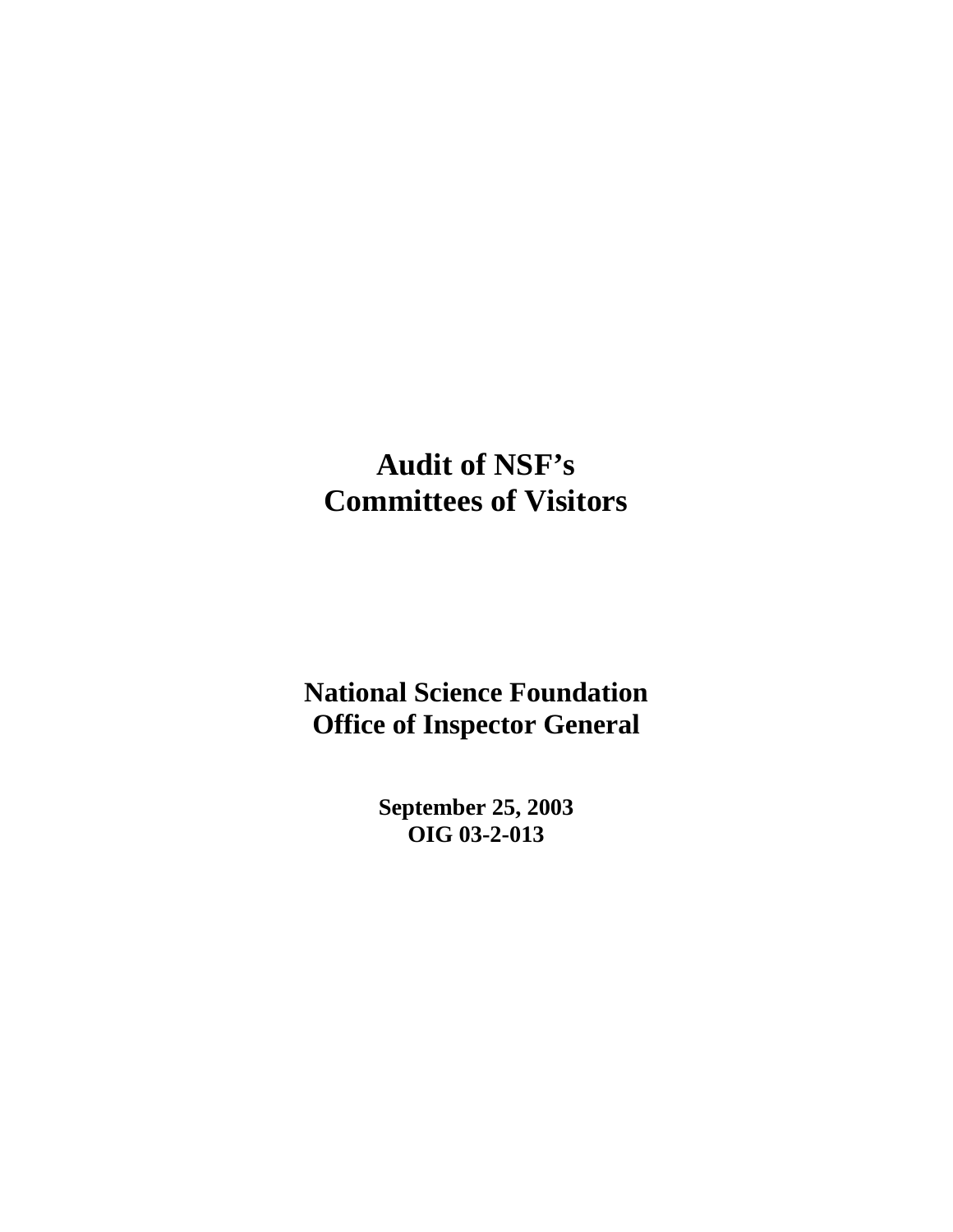#### **MEMORANDUM**

| DATE:           | September 30, 2003                                                      |  |  |  |
|-----------------|-------------------------------------------------------------------------|--|--|--|
| TO:             | Thomas N. Cooley<br><b>Chief Financial Officer</b>                      |  |  |  |
|                 | Nathaniel G. Pitts, Director<br><b>Office of Integrative Activities</b> |  |  |  |
| <b>FROM:</b>    | Deborah H. Cureton<br>Associate Inspector General for Audit             |  |  |  |
| <b>SUBJECT:</b> | Audit of NSF's Committees of Visitors<br><b>OIG Report Number</b>       |  |  |  |

Attached please find the final report on our audit of NSF's Committees of Visitors. We received your response and have included it, in full, as an appendix to this report.

In accordance with OMB Circular A-50, please furnish our office with a time-phased action plan to address the report recommendations within 60 calendar days of the date of this report.

I would like to express my appreciation for the courtesies and assistance provided by your staff during the audit. If you have any questions, please contact Karen Scott or Jill Schamberger at (703) 292-7100.

Attachment

cc : Dr. Rita R.Colwell Dr. Joseph Bordogna Dr. Christine C. Boesz Peter Freeman Margaret Leinen Judith Ramaley John Brighton Karen Scott Jill Schamberger Kathleen Graham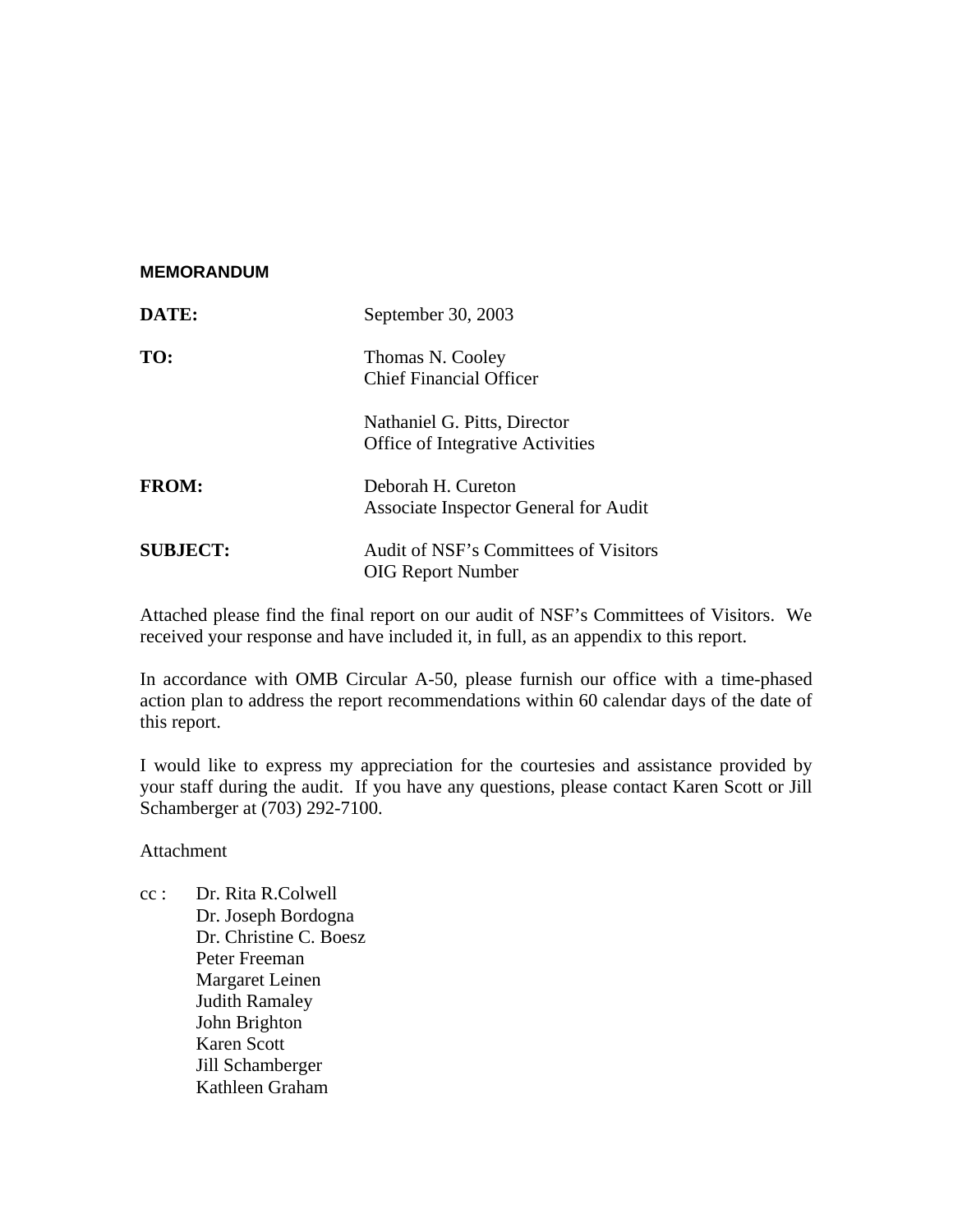Jill Schamberger Kathleen Graham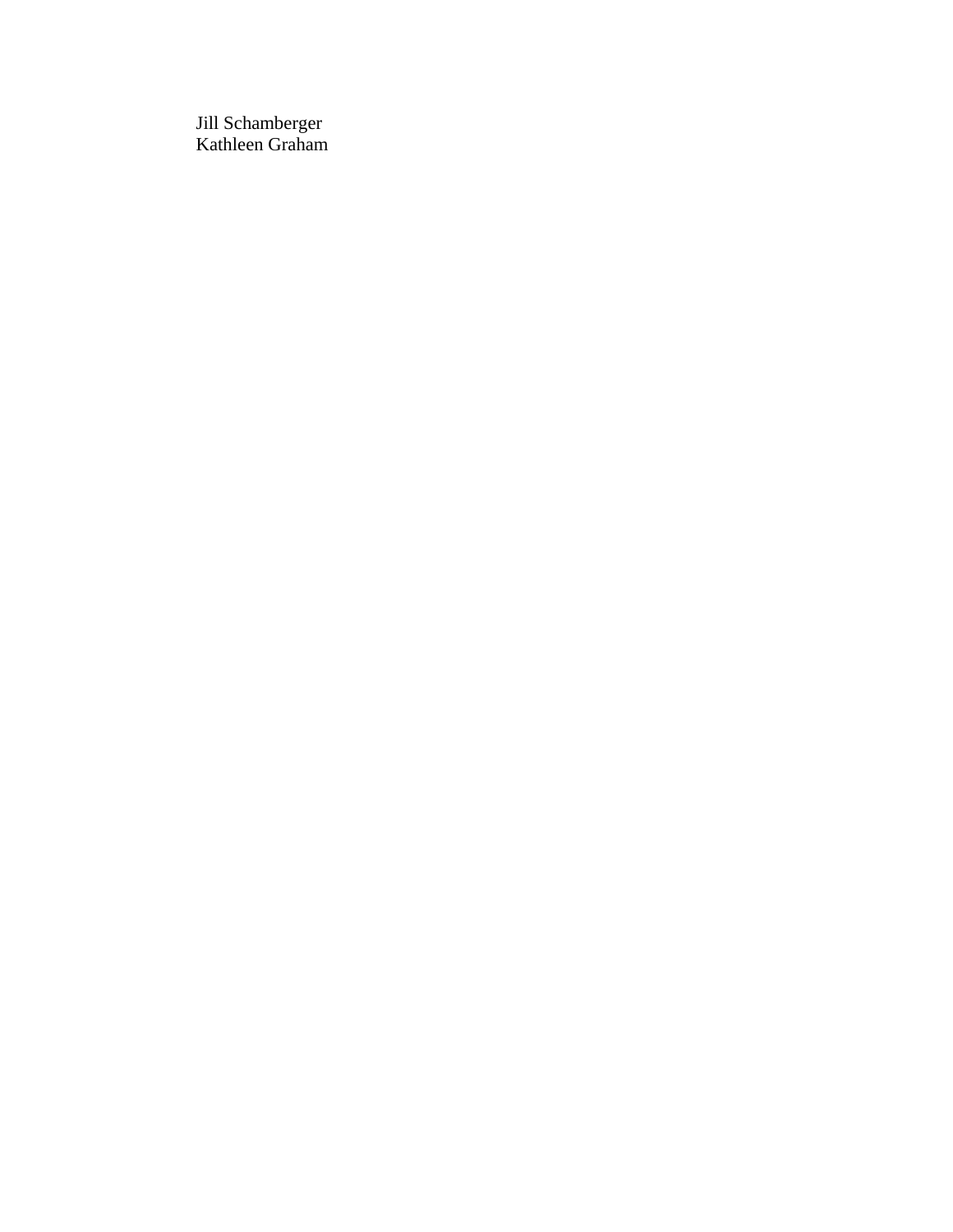### Executive Summary

### **Background**

Each year NSF relies on Committees of Visitors (COVs) – composed of qualified external experts from academia, industry, and the public sector – to review NSF's award decisions and other management issues related to its programs. COVs assess the efficiency and integrity of NSF's programs, including merit review procedures and overall program direction. They also provide NSF with expert judgments about the extent to which NSF programs contribute to NSF attaining its strategic goals under the Government Performance and Results Act of 1993 (GPRA).

Following guidance issued by NSF's Office of Integrative Activities, NSF's directorates convene COV meetings every three years for a given program portfolio. During these meetings, COVs consider proposal actions taken by an NSF program office over the past three fiscal years. Using a standard template, the COVs respond to questions about the program's process of reviewing and awarding grants and the performance of the program's portfolio of awards. Upon completing its work, the COV issues a written report that usually includes recommendations and other observations about the results of its review. NSF considers the recommendations, and issues a written response to the COV report, which should include actions it plans to take to address the COV's recommendations.

#### **Purpose**

Because of the roles COVs play in providing feedback on program activities and providing data about NSF's performance, we set out to determine whether NSF is evaluating and using the COV process to better manage and report on its program operations. In addition, we considered whether the processes for COV meetings and/or the use of COV reports can be improved; and if NSF is appropriately using the COV reports as input for its performance reporting.

#### **Findings and Recommendations**

Based upon our review of 11 of the 18 COVs NSF convened during Fiscal Year 2001, we found that COVs provide a valuable service to NSF in managing its programs that helps NSF accomplish its mission. COV members, as external experts in the program areas, provide NSF with an independent assessment of the quality of NSF's management of the programs' research direction and portfolio of awards, as well as programs'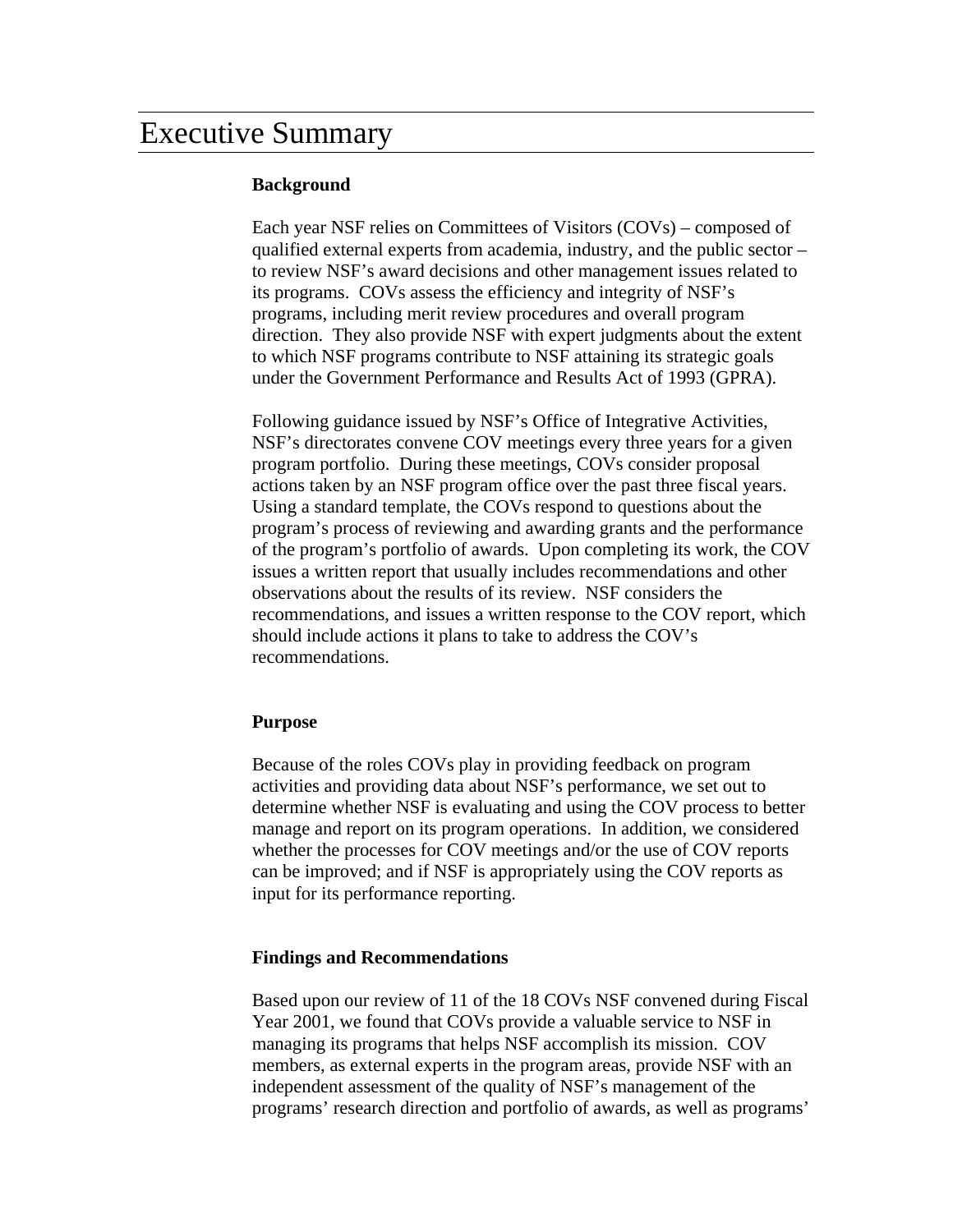success in contributing to the accomplishment of NSF's mission. The COV reports provide NSF with feedback on the direction and management of its programs, as well as constructive suggestions and recommendations for improvement.

We did, however, find that while NSF program officials view the COV recommendations and suggestions as helpful in improving the programs, NSF does not have any requirement that directorates document how they actually implemented or otherwise addressed the COV recommendations. Without such documentation, institutional history could be lost, and COVrecommended improvements could be overlooked, possibly diminishing the value of COV advice. We, therefore, recommend that NSF require its directorates to document, in writing, how they implemented the COV recommendations, or the reasons for not implementing the recommendations. Furthermore, we recommend that NSF require that COVs be provided, prior to the COV meeting, a written record of actions taken regarding the previous COV recommendations.

Finally, we found that NSF does not clearly disclose and discuss the limitations of data in the COV reports that it relies upon for its performance reporting. In FY 2001, not all COVs provided responses to questions regarding NSF's strategic goals and indicators, yet NSF did not adequately discuss this issue in its performance report. Subsequent changes in FY 2002 to NSF's process for collecting and reviewing data raise new concerns about the objectivity of the data while concerns remain as to whether NSF adequately discloses these limitations. As a result, decision makers and other users of NSF's performance reports may be unaware of the data limitations and may not be able to adequately judge the reliability of the data used to assess NSF's performance. To address these issues, we recommend that NSF fully discuss and disclose, in its GPRA performance reports, all limitations in the data collection and reporting process.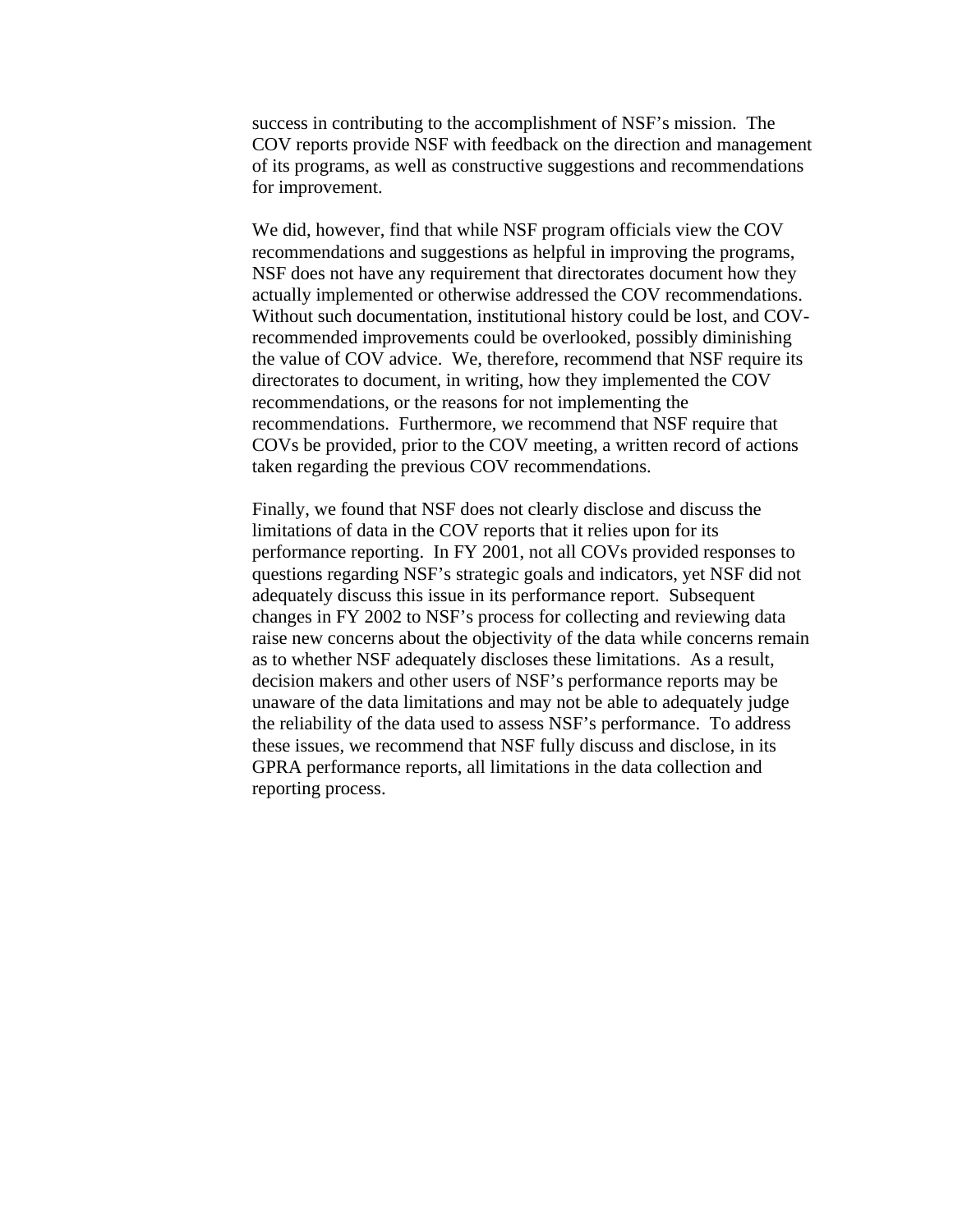# Table of Contents

| Need Exists to Document the Status of COV Recommendations9<br>Better Disclosure Needed in GPRA Performance Reporting11 |
|------------------------------------------------------------------------------------------------------------------------|
|                                                                                                                        |
| <b>Attachments</b>                                                                                                     |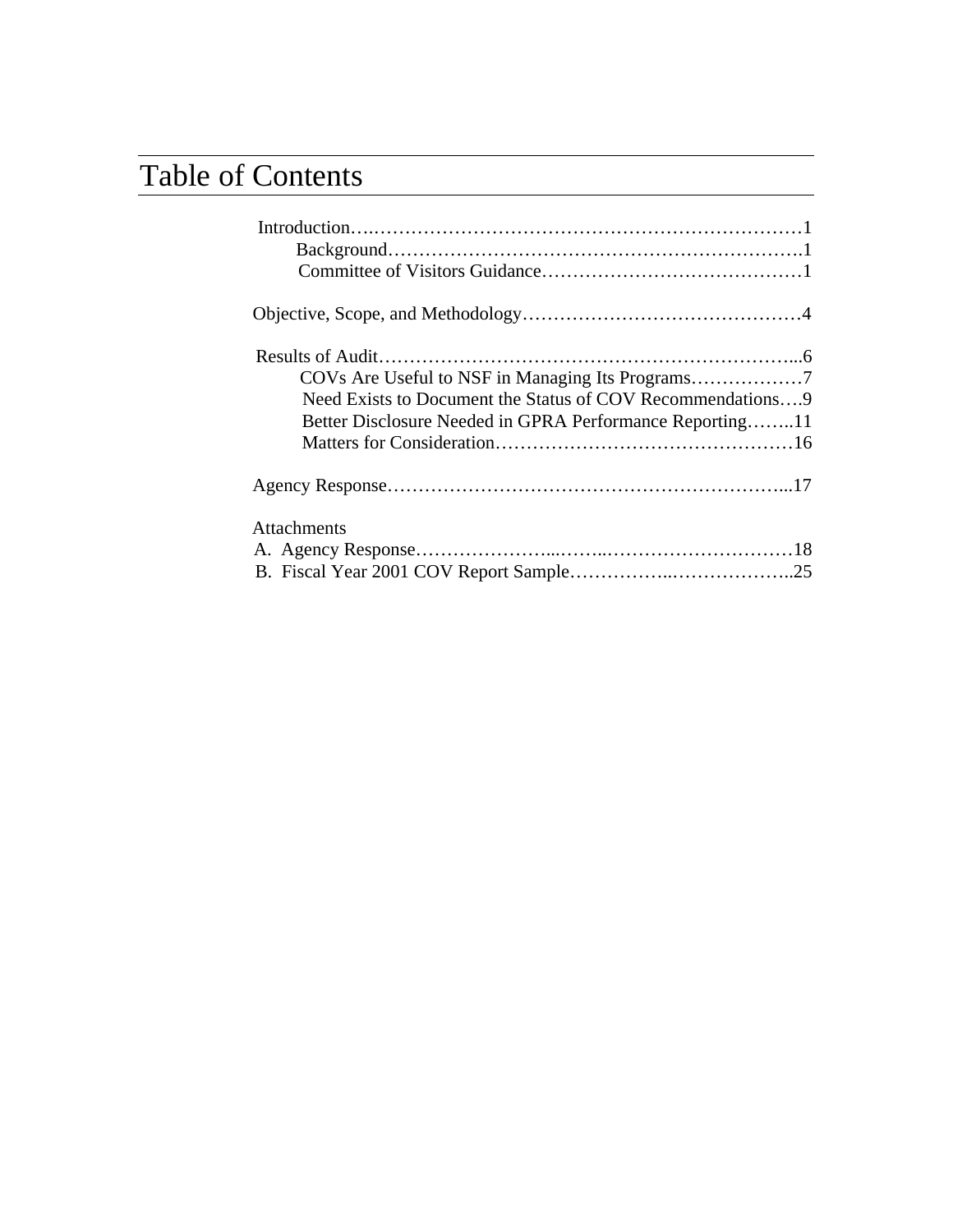### Introduction

### **Background**

Each year NSF relies on qualified groups of experts from academia, industry, and the public sector to review NSF's award decisions and other management issues related to its programs. These external groups, called Committees of Visitors (COVs), serve two purposes for NSF. First, since the 1970s, COVs have provided NSF with assessments of the efficiency and integrity of program-level<sup>1</sup> operations, and technical and managerial proposal decisions. The areas assessed include merit review procedures and overall program direction. Second, since Fiscal Year (FY) 1999, COVs have also provided NSF with expert judgment about the extent to which the research and education efforts it funds have contributed to NSF attaining its strategic goals under the Government Performance and Results Act of 1993 (GPRA).

NSF requires its directorates to convene COV meetings every three years for a given program portfolio. Each COV considers proposal actions taken by an NSF program over the past three fiscal years, and, using a standard template, responds to questions about the program's process of reviewing and awarding grants and the performance of the program's portfolio of awards. Upon completing its work, the COV issues a written report that usually includes recommendations and other observations about the results of its review. NSF considers the recommendations, and issues a written response to the COV report, which should include a discussion of actions it plans to take to address the COV's recommendations.

#### **Committee of Visitors Guidance**

NSF's Office of Integrated Activities (OIA) oversees the COV process and schedule agency-wide, on behalf of the NSF Director. In this capacity, OIA issues the agency's overall administrative guidance that addresses such subjects as the composition of the COVs and the frequency of the COV reviews. OIA develops and updates the specific program management and performance questions each COV is required to answer, and reviews completed COV reports to ensure the COVs followed the template in their responses.

<sup>1</sup> <sup>1</sup> The term "program" refers to the administrative, or organizational, level at which NSF administers basic research awards. Multiple programs make up a division, and multiple divisions make up a directorate within NSF's organizational structure. In Fiscal Year 2001, NSF had over 220 programs within its 7 directorates and Office of Polar Programs.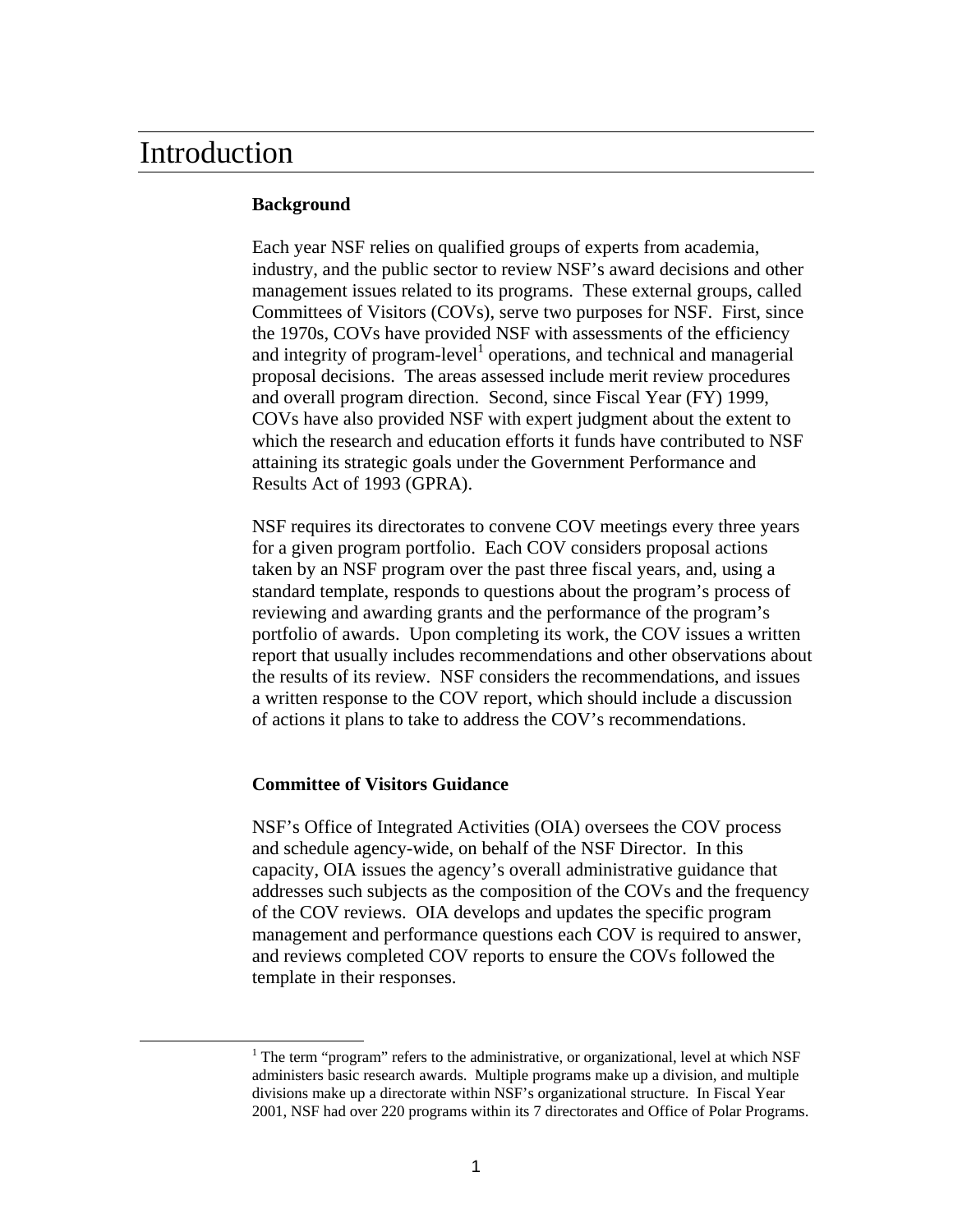OIA's administrative guidelines for COVs contain specific requirements, such as those related to the composition of a COV, that all of NSF's directorates and offices must follow. However, much of the guidance is of a general nature; the directorates are free to customize and implement that guidance as they see fit to address the particular needs of their programs. For example, the guidelines require:

- Each NSF program to have a COV review on a 3-year cycle. Yet, the directorate has discretion to decide the number of programs a COV will review at one time. Accordingly, the actual number of programs reviewed can vary significantly among COVs.
- Directorates to provide a variety of program-related documents for each COV to use in completing its assessment, including summary data about the portfolio of activities, information on program performance, and the previous COV's report and the agency's response to that report. Directorates have discretion to provide any additional information to the COVs that they believe is relevant.
- Directorates to provide each COV with a sample of proposal files for the COV to review as part of its assessment. Directorates must draw the sample from proposals that were awarded, declined, returned as inappropriate, and withdrawn, as well as from proposals for which the award decision was borderline. However, the administrative guidelines do not specify a particular method of sampling the directorates must use, nor do they require the directorates to use a statistical sampling method. Thus, the sampling method of the files is left to the COV, and the methods vary within and among the directorates.

COVs are directed to address the questions contained in the COV template issued by OIA, which is based on a set of general questions in the administrative guidance that are modified and updated by OIA as needed. In addition, directorates may also include any other general or programspecific questions they want the COVs to address. For the year of our review, FY 2001, the COV template was divided into two major sections. Part A – Integrity and Efficiency of the Program's Processes and Management, contained four sections of questions addressing: (1) the quality and effectiveness of the merit review procedures; (2) the adequacy of the implementation of the Merit Review Criteria (intellectual merit and broader impacts) by reviewers and program officers; (3) the appropriateness of the qualifications and the diversity of the groups of experts reviewing proposals; and (4) the quality and balance of the portfolio of awards under review.

Part B - Results: Outputs and Outcomes of NSF Investments, directed the COVs to reach a consensus regarding the degree to which past investments in research and education have measured up to NSF's annual strategic outcome goals for GPRA. For each of NSF's three strategic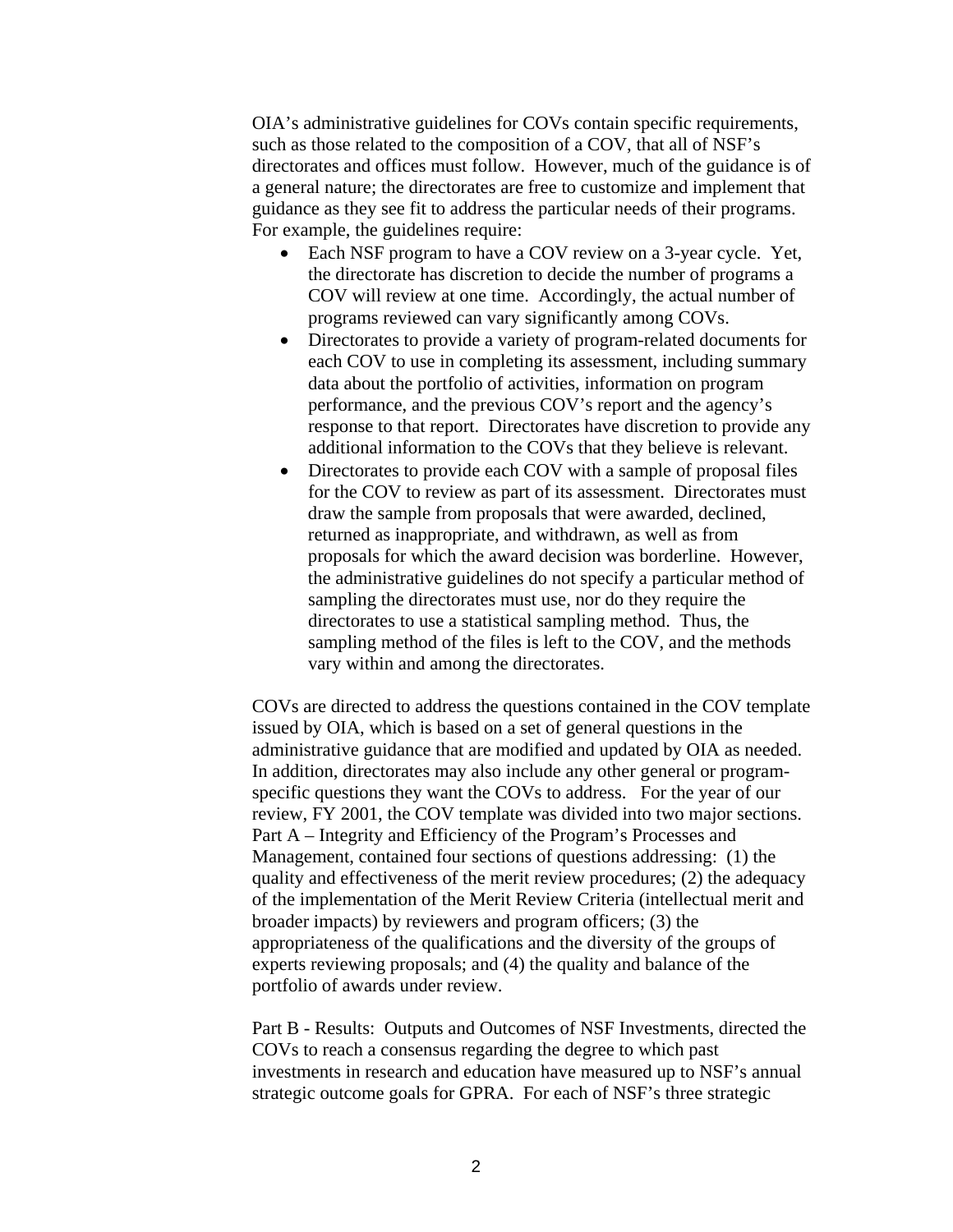outcome goals – People, Ideas, and Tools – the template stated that COV members were to assess the program's success in meeting specific indicators for these goals and instructed the COVs to provide specific examples that illustrated goal achievement. The guidance in Part B also instructed the COVs to identify weaknesses in program areas, as well as to provide clear justifications for their ratings. The template further stated that justifying the ratings was critical because ratings without justifications would not be used for agency reporting purposes. Finally, the instructions in Part B asked the COVs to comment on program areas needing improvement and on the program's performance in meeting programspecific goals and objectives not related to GPRA performance measures.

Upon reviewing the relevant information and concluding its work, a COV issues a written report, as required by the administrative guidelines. The guidelines also require the directorate to respond in writing to the COV's report. However, the guidelines state only that the response should set forth actions the directorate plans to take on each recommendation made by the COV; they do not require directorates to document the completion of those actions, or the reasons for decisions not to implement the recommendations.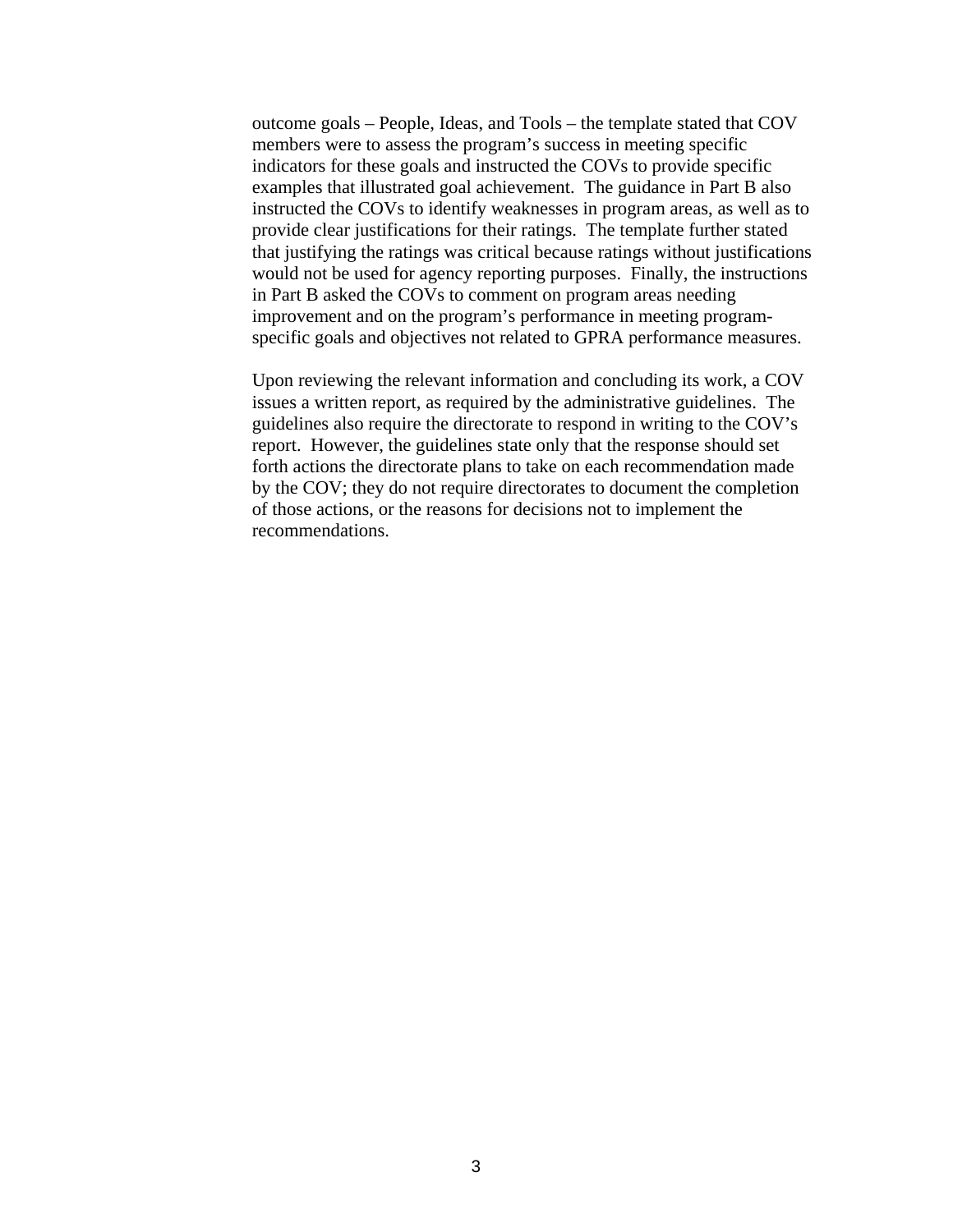### Objectives, Scope, and Methodology

The objectives of our audit were to determine whether:

- NSF is evaluating and using the COV process to better manage and report on its program operations;
- The processes for COV meetings and/or the use of COV reports can be improved; and
- NSF is appropriately using the COV reports as input for its performance reporting.

In FY 2001, the period under review, NSF convened 18 Committees of Visitors that reviewed 92 of NSF's approximately 220 programs.<sup>2</sup> These 92 programs accounted for \$1.1 billion of NSF's total FY 2001 funding of \$4.5 billion. From the 18 reports issued by these COVs, we judgmentally selected for review a sample of 11 COVs (see Attachment B for details). These 11 COVs reviewed a total of 58 programs spanning 4 directorates, and accounted for \$570 million of NSF's FY 2001 budget. From these 58 programs, we judgmentally selected 28 for detailed review, ensuring that we included at least 1 program from each of our 11 selected COVs. For example, the Engineering Directorate had 3 COVs in FY 2001 that reviewed 15 programs; we reviewed all 3 COV reports, and interviewed program managers for 8 of the 15 programs, ensuring that the 8 programs were distributed among the 3 COV reports.

To determine how NSF evaluates and uses COV reports to better manage its programs, we held discussions with agency officials who oversee the COV process about the history of COVs and the policies and procedures guiding the process. We reviewed agency documents and other reports on COV activities and processes. For our sample of 11 COVs, we interviewed the responsible program managers, division directors, and assistant directors, focusing on such topics as how program managers use the information contained in the COV reports, what steps managers took to implement specific COV recommendations, and how the COV process could be improved. We also conducted telephone interviews with four COV members – one from each of the four directorates in our sample – to obtain their perspective on the COV process itself and on how NSF uses COV reports to manage programs and operations.

<sup>2</sup>  $2$  To conduct the 18 COVs in FY 2001, NSF spent over \$471,000 in compensation and transportation for the COV members. Additionally, NSF estimates that its staff invested more than 11,000 hours in preparing for and conducting the COVs. The size, duration, and scope of each COV varied: the number of external experts ranged from 5 to 25; the meetings lasted anywhere from 1 to 3 days; and the COVs reviewed single programs, groups of programs, or entire divisions.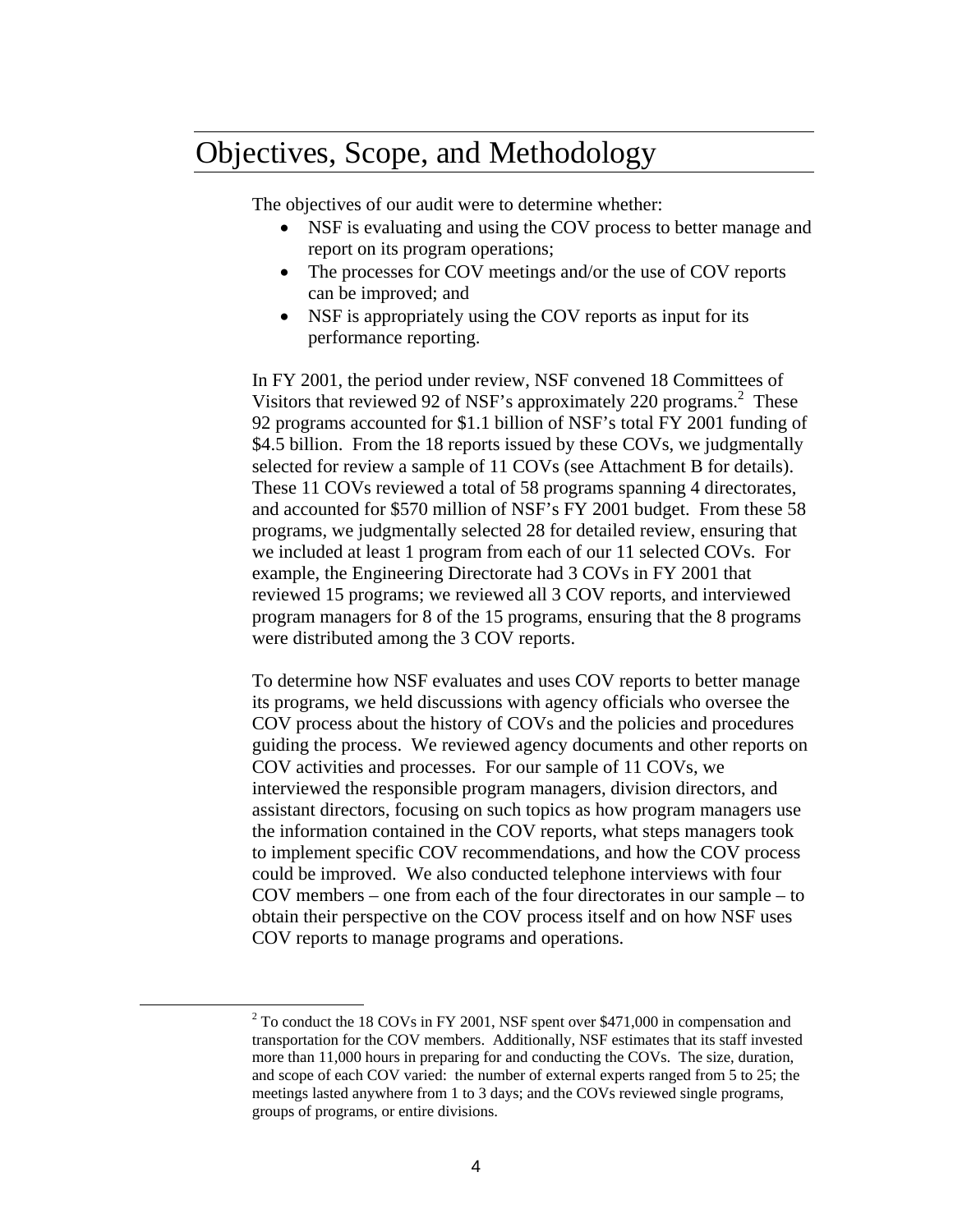To determine how NSF uses COV reports as input for judging its performance under GPRA, we reviewed information on NSF's GPRA reporting process. We reviewed the 11 COV reports to determine whether they addressed all of the performance goals and indicators, and analyzed the types of responses the COVs provided in their reports. We also reviewed Advisory Committee (AC) and other internal and external documents that address NSF's GPRA reporting.

We conducted our work between June 2002 and August 2003 in accordance with generally accepted government auditing standards.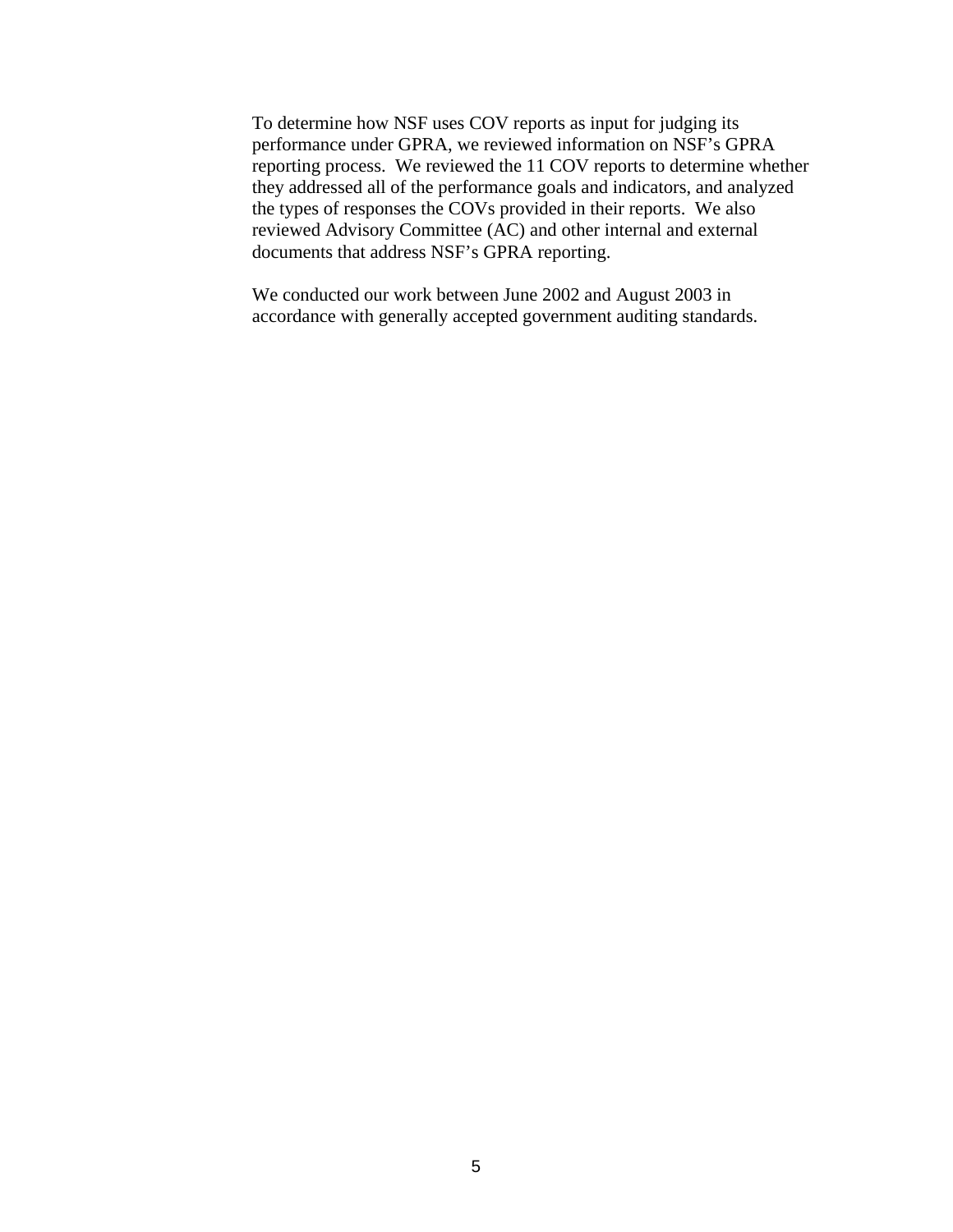### Results of Audit

Overall, we found that NSF uses the COV reports to better manage its scientific, engineering, and educational programs. Because the COV members are external experts in the program areas, they are able to provide NSF with an independent assessment of the quality of NSF's management of the programs' research direction and portfolio of awards, as well as the programs' success in contributing to the accomplishment of NSF's mission. Through the COV reports, NSF not only receives feedback on the direction and management of its programs, it also receives constructive suggestions and recommendations for improvement. Thus, COVs provide valuable feedback to NSF for its use in improving the management of its programs to better accomplish its mission.

However, we also found that NSF can take further advantage of the results of the COVs' efforts. While NSF program officials view the COV recommendations and suggestions as helpful in improving the programs, NSF does not have any requirement that directorates document for future COVs, how they addressed or implemented the COV recommendations. Without such documentation, institutional history could be lost, and COVrecommended improvements could be overlooked, thus diminishing the value of COV advice.

In addition, while NSF uses COV reports as an important source for determining its performance in meeting its strategic goals under the Government Performance and Results Act of 1993 (GPRA), NSF should more clearly disclose the limitations of the data in its performance reporting. In FY 2001, not all COVs provided responses to questions regarding NSF's strategic goals and indicators, yet NSF did not adequately discuss the limitations of the data or the impact on the completeness of its performance assessment in its performance report. Further, more recent changes in FY 2002 to NSF's process for collecting and reporting data raise new concerns about the completeness, and therefore, the objectivity of the data, while concerns remain as to whether NSF adequately discloses these data limitations. As a result, decision makers and other users of NSF's performance reports may be unaware of the data limitations and may not be able to adequately judge the reliability of the data used to assess NSF's performance.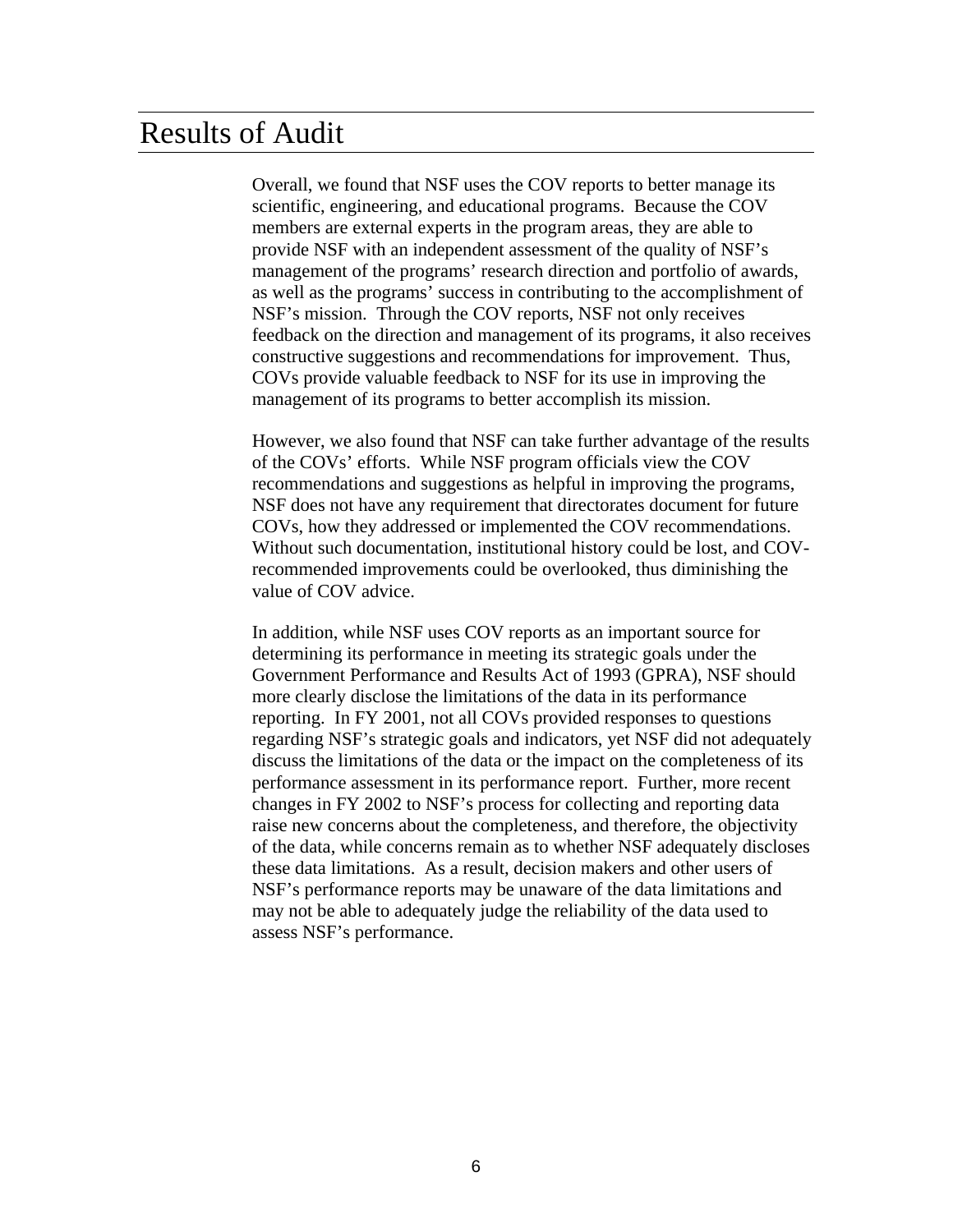### COVs Are Useful to NSF in Managing Its Programs

NSF's COV process provides an administrative mechanism for the agency to obtain external assessments by technical experts about the quality of NSF's management of its portfolio of research, engineering, and education programs, and how well the programs contribute to the accomplishment of NSF's mission. We found that NSF program managers find value in the COV process at many levels, from the insights gained by the program managers in preparing for their COV meetings, to the recommendations made by the COVs that help NSF improve and better manage its programs. Further, we found that NSF program managers value the advice provided by the COVs and often implement the recommendations. Finally, NSF's use of external experts in the COV process enhances NSF's standing in the scientific community by allowing the community to review and assess NSF's grant decision-making processes.

Program managers informed us that preparing for a COV provides them with an opportunity to step back from the details of their day-to-day responsibilities and consider their program as a whole, an activity they may not normally have the time to undertake. Although they said preparing for a COV is a time-consuming and arduous task, program managers stated that, by taking the time to consider the program as a whole, they could identify broader program issues. For example, using information gained from preparing for a COV meeting, one program manager identified gaps in program coverage, while another refined the cohesiveness of the program's award portfolio. Still another program manager stated the information developed and compiled for the COVs established an excellent source of reference material about the programs.

The COV reports and recommendations typically cover a range of topics related to managing NSF's programs and, according to NSF officials, are useful for improving the proposal review process, program management, and the COV process itself. Program managers and division directors noted that the reports provide feedback on aspects of the proposal review process, such as the time that elapsed between NSF's receipt of a proposal and when a funding decision is made, that helps NSF improve the process.

COV reports and recommendations also address program management issues, providing valuable feedback on various aspects of developing and managing a research portfolio. For example, COVs assess how well program managers balance awards between new and experienced investigators, and between lower risk and cutting edge, higher risk research projects. Feedback on these subjects helps program managers ensure that NSF funds both new researchers and new science.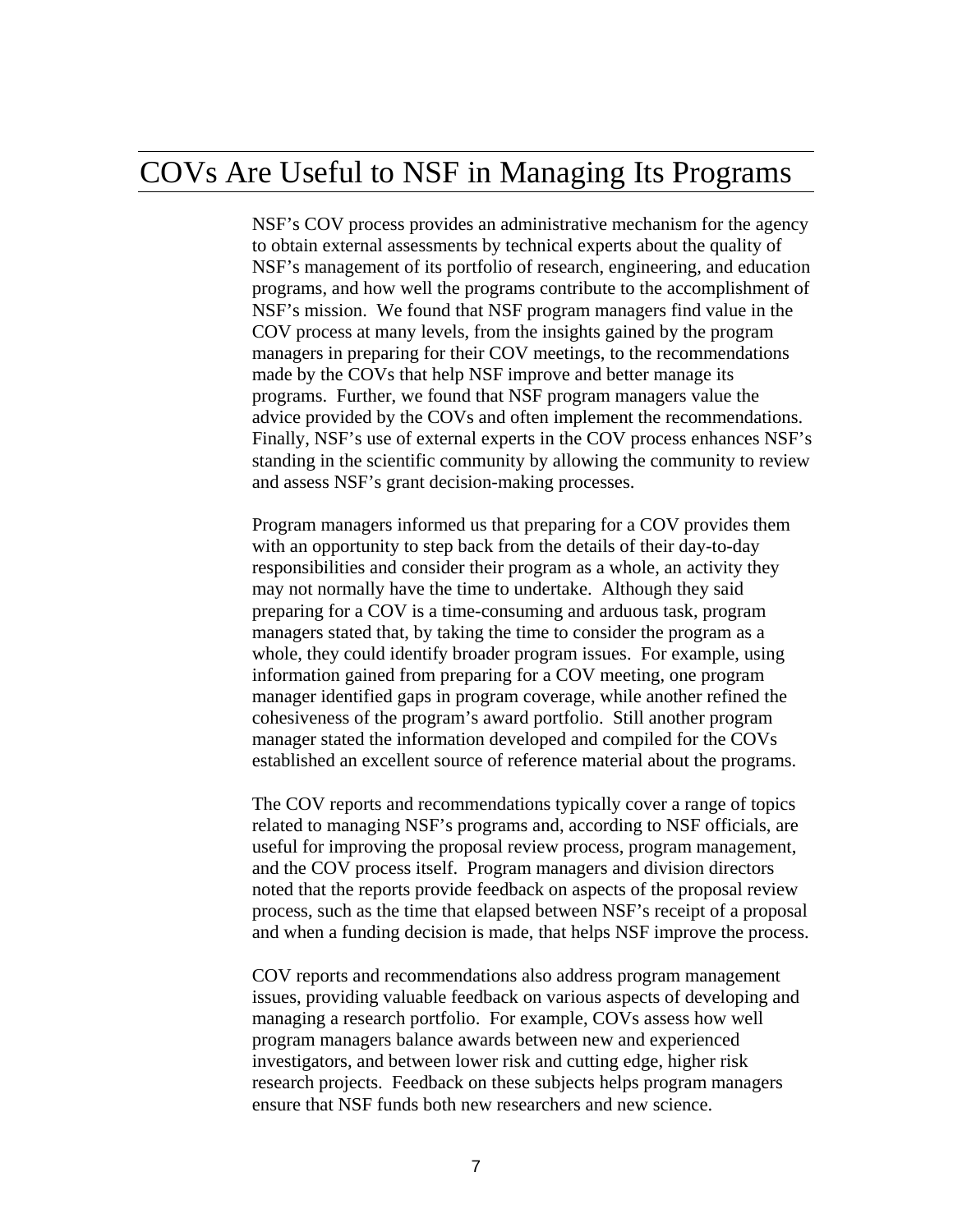COV reports also reinforce areas where NSF programs are particularly successful, as well as highlight areas needing improvement, providing program managers with external feedback that validates their actions or provides insights to help them better manage their programs. For example, several managers at the directorate level noted that COVs provide valuable feedback on how well programs support both NSF's and the research community's goals, and provide ideas on ways to better focus NSF's research priority areas. They also stated that they found COV advice useful in examining how their programs interrelate with other programs in their directorates and NSF as a whole, as well as with programs of other Federal agencies.

We also found that program managers take actions to address or implement the recommendations contained in COV reports. We reviewed 40 recommendations – approximately 20 percent – of the more than 170 recommendations<sup>3</sup> contained in our sample of COV reports to determine how program managers responded to the recommendations. For 24 recommendations, program managers advised us that they had taken action at the pertinent program, division, or directorate level. For the remaining 16 recommendations, the program managers had considered the recommendations, but had determined that the recommended actions were either not feasible or the program office was already taking similar actions.

For example, one COV recommended that the program managers, in their review analyses of proposals, provide better documentation of the principal investigators' past accomplishments. Based upon this recommendation, the program's section head developed a template to capture this information that all program officers in that division now use. Another COV recommended that the division fund more high-risk projects. Program managers stated this recommendation was difficult to implement because their funding is limited, and funding more high risk proposals would be at the expense of funding higher scored proposals.

Finally, the COV mechanism itself benefits NSF's relationship with the scientific community. By providing the scientific community the opportunity to review and comment on NSF's internal decision making processes, NSF provides transparency and insight to representatives of the community that NSF supports.

<sup>3</sup>  $3$  About 50 percent of the recommendations related directly to the proposal review process, including recommendations for increasing minority participation in the review process, and about 25 percent of the recommendations addressed program management issues. Most of the remaining recommendations addressed the COV process itself, such as improving the clarity of the questions in the COV template.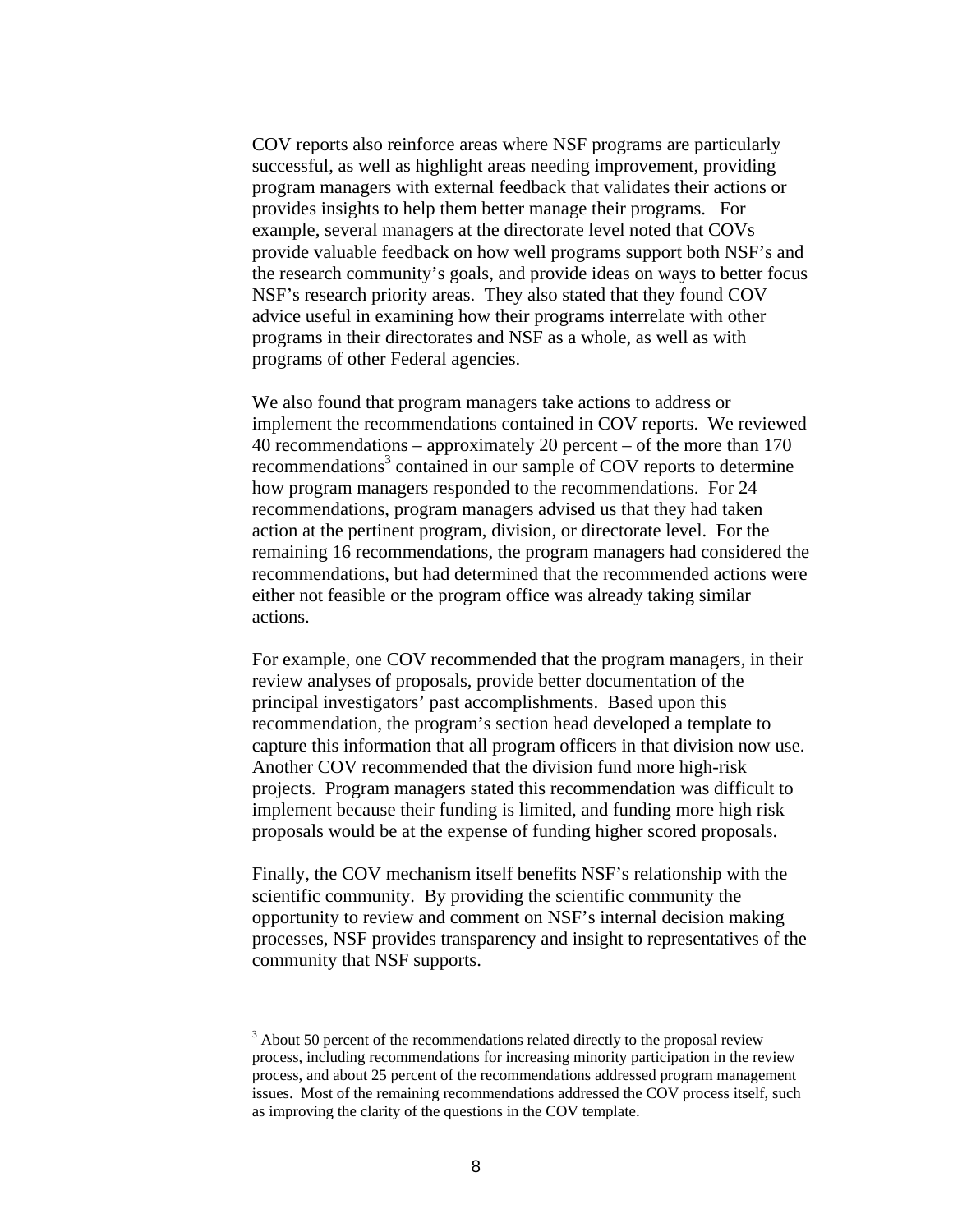## Need Exists to Document the Status of COV Recommendations

While the COV process provides recommendations that, in general, NSF program officials found useful and implemented, we found that NSF does not require its managers to document or otherwise account for actions taken to implement or otherwise address the recommendations. Thus, unless managers maintain their own records, no written documentation of the actions taken on recommendations exists. Furthermore, without a written record, institutional history may be lost, potentially undercutting the overall usefulness of the COV mechanism.

NSF requires each COV to issue a written report and requires the agency to respond to that report in writing, and all but one of the COVs we reviewed received written responses to the COV reports from NSF.<sup>4</sup> However, very few of the program managers we interviewed kept written records of the actual steps they took to implement the recommendations, although many stated that some means of tracking recommendations and documenting actions taken on them would be useful to them and the agency.

The program managers we interviewed offered a variety of reasons why NSF does not document the actual implementation of COV recommendations. Some suggested that COV recommendations are not binding and, therefore, do not need to be enforced. Some expressed concern that a formal tracking system would add another layer of bureaucracy to already overworked program management. Still others commented that the program and division directors already address the recommendations by implementing them in their day-to-day activities.

However, documenting management decisions on actions taken on COV recommendations would provide an institutional history for NSF's transient management. Each year, about 10 percent of NSF's total staff is working for NSF under temporary rotational programs.<sup>5</sup> For program, division, and directorate managers, this percentage tends to be even higher. These professionals come from academia, industry, and other organizations, and typically serve a 1- to 2-year tour of duty. These programs strengthen NSF's ties with the research community and provide talent and resources to meet NSF's mission by bringing into NSF

<sup>4</sup> <sup>4</sup>The one COV report for which there was no response was for programs that were being phased out.<br><sup>5</sup> NSF's two most frequently used programs are the Visiting Scientist, Engineer, and

Educator (VSEE) Program and the Intergovernmental Personnel Act (IPA) Program.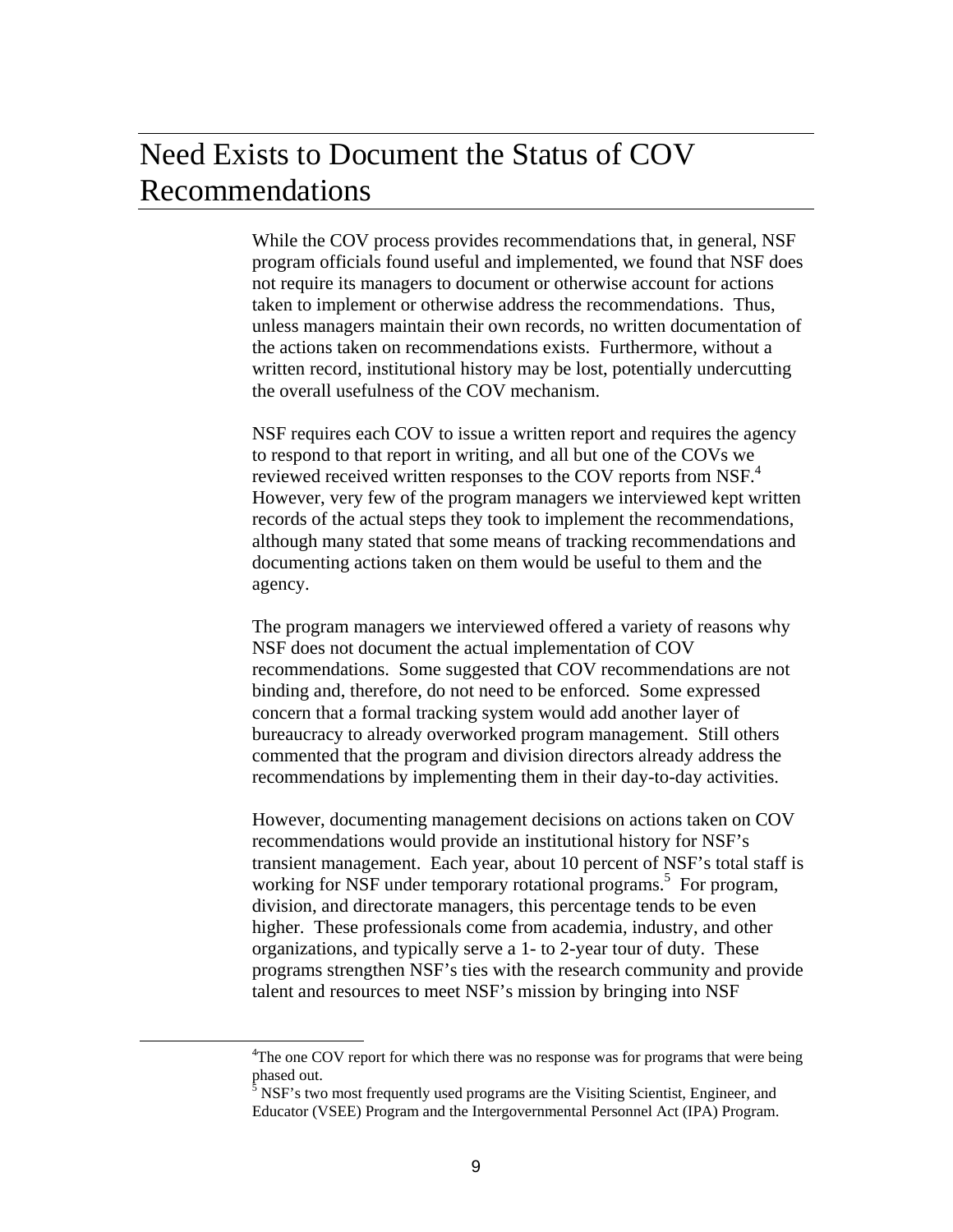scientists and engineers with the most recent knowledge of cutting edge research.

The turnover from these visiting professionals, as well as turnover of the permanent staff due to normal rotations and attrition, creates a condition where there is no guarantee that a program manager or division director will be in the same position three years later for the next COV. For example, 6 of the 25 program managers we interviewed (about 20 percent) were not in their current position during the FY 2001 COVs. Of the 11 division directors we interviewed, 5, or almost 50 percent, were not in their current position during the FY 2001 COVs. As a result, institutional history can be lost if NSF does not document actions taken on COV recommendations.

We believe that a written record of the actions taken to implement COV recommendations, or the reasons for not implementing them, would be useful to a variety of audiences.

- *Incoming COV members.* Providing such a document to members of the subsequent COV, prior to its meeting, would educate the COV members on previous issues and actions taken by NSF, and provide them with a better understanding of the process. This, in turn, could help them be more focused while completing their work. Furthermore, since we found that NSF often provides these types of updates verbally during the COV meeting, providing this information in advance of the meeting would help conserve valuable time during the meeting.
- *Previous COV members.* For those who participated in the prior COV, a written documentation of actions taken provides affirmation that the work they put into the COV process was seriously considered and actually used by program management. Further, documenting management's reasons for not implementing a recommendation helps the COV to understand the issue more thoroughly.
- *NSF program and division managers.* Such an update would provide a written history and remind staff of the actions taken, or reasons why actions were not taken. In addition, because of staff turnover and a reliance on visiting professionals, this type of mechanism would ensure that the actions taken are recorded and that these responses to the recommendations are not lost during staff transitions.
- *NSF.* Recording actions taken on COV recommendations would be a good business practice to complete the cycle of the COVs and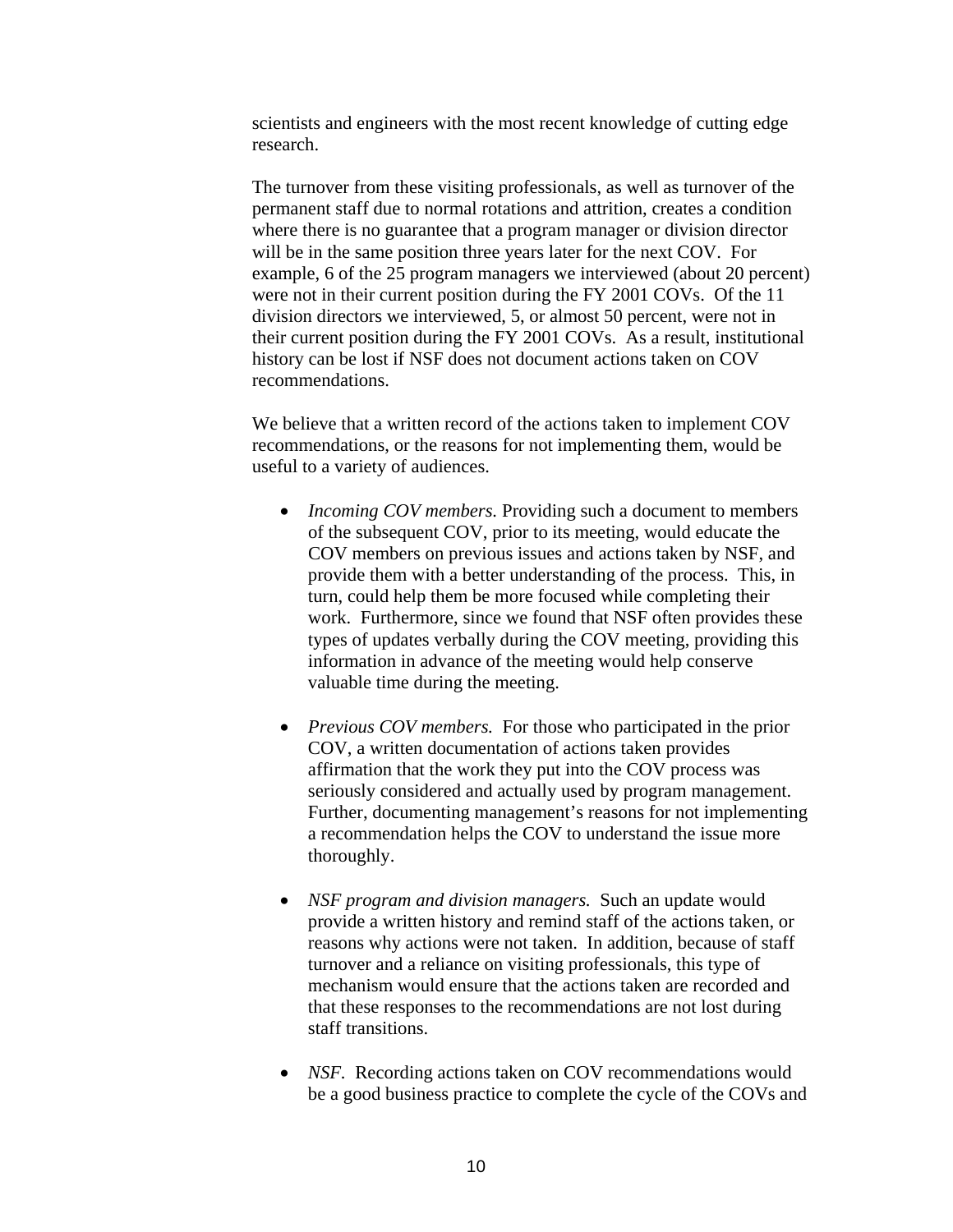enhance the agency's ability to further use the COV mechanism to better manage programs.

#### **Recommendation**

In light of the benefits that would be derived from documenting actions taken on COV recommendations, and in consideration of managers' workloads, we recommend that the Director, Office of Integrative Activities:

- 1. Update the Administrative Guide for COVs to require that directorates and offices:
	- a. Document the implementation of COV recommendations, with a written record of specific actions taken on the recommendations, or reasons why the recommendations were not implemented; and
	- b. Provide COVs, prior to their meeting, with a written record of actions taken to implement or otherwise address the recommendations made by the previous COV.

## Better Disclosure Needed in GPRA Performance Reporting

COVs also play an important role in NSF's reporting to Congress on its strategic performance under the Government Performance and Results Act of 1993 (GPRA). NSF relies on the COV reports to provide one segment of data essential to this reporting. However, limitations in the COV process affect the completeness of the performance data used in GPRA reports. Thus, NSF's GPRA reports do not provide a complete portrayal of its programs' performance, and NSF has not adequately disclosed these limitations to users of its reports. Further, recent changes in NSF's process for collecting and reviewing data to assess the agency's performance raise new concerns about the objectivity of the data and reinforce existing issues as to whether NSF adequately reports these limitations to users of its performance information. When the National Science Board, NSF managers, and other users of NSF's performance reports are unaware of limitations in the data used for reporting performance, they may not be able to adequately judge the reliability of the data for decision-making purposes.

The intent of GPRA is to improve the efficiency, effectiveness and accountability of federal programs by requiring agencies to set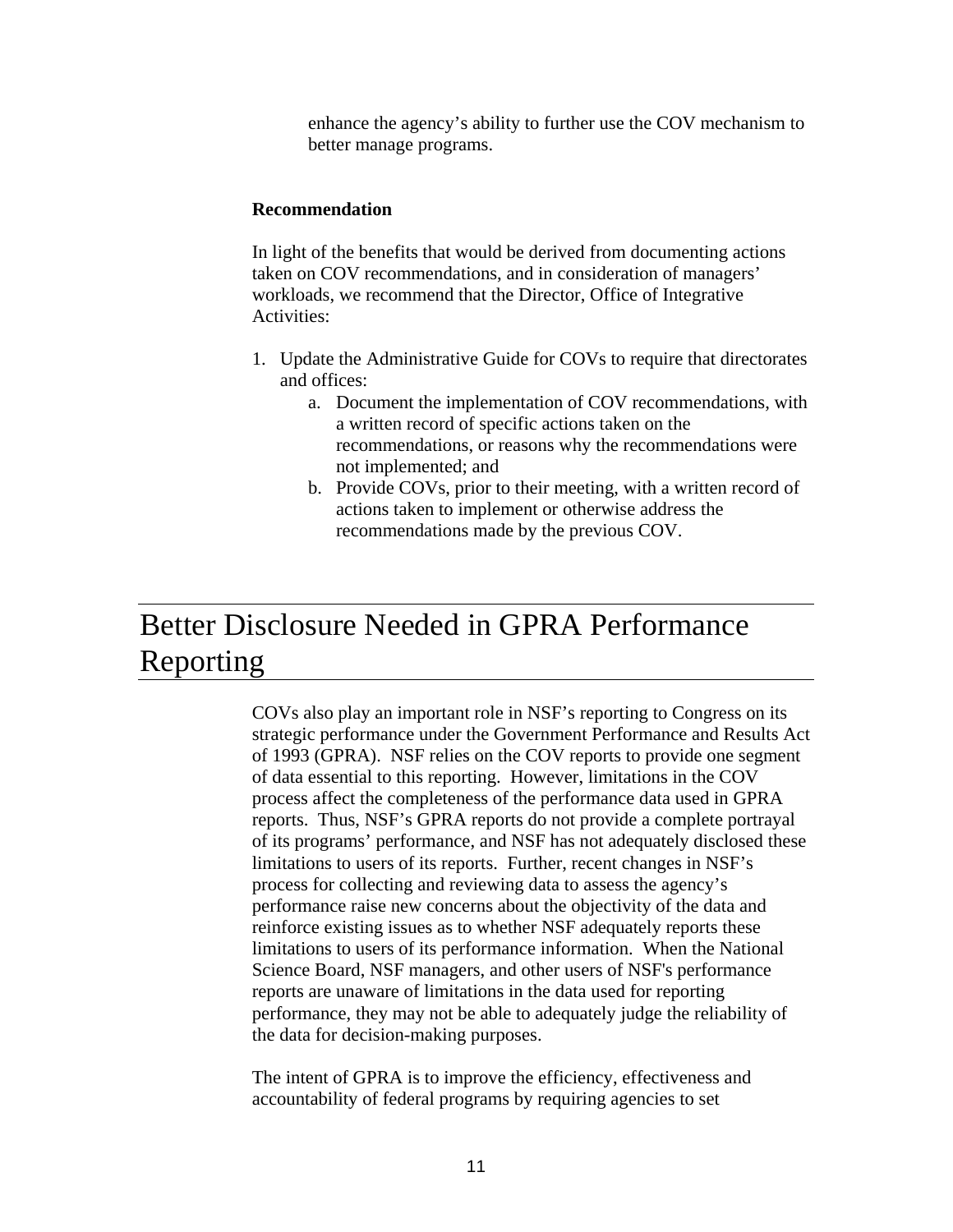performance goals for their programs and activities and to report annually on their progress towards achieving those goals. GPRA requires agencies to provide objective information on their achievements in the annual performance report. In addition, the performance data reported by agencies must be accurate, reliable, and complete in order to be useful to Congress, program managers, and other users of the information, as well as to provide a level of transparency in government operations.

Any limitations in data collection or reporting processes could affect the completeness, consistency, and reliability of the data and thus, impact the accuracy of conclusions users may reach about a particular agency's performance. Therefore, to ensure that an agency's performance report fully and accurately describes the results of its performance, GPRA requires an agency to discuss any limitations in that process that may affect the completeness and reliability of the performance data so that inaccuracies do not cause readers to misinterpret the performance data when making decisions based on that information.

### **Data Limitations Not Adequately Disclosed in NSF's FY 2001 GPRA Performance Report**

In compiling its FY 2001 performance report, NSF relied on a variety of data sources, including COVs' responses to questions regarding NSF's strategic goals and indicators.<sup>6</sup> We identified several instances, however, where the COVs did not provide complete responses to these questions, which affected the reliability and accuracy of the performance data. The reasons for the incomplete reporting vary with each COV, making them difficult for NSF to mitigate or address directly.<sup>7</sup> However, NSF's disclosure of the fact that not all COVs answered all questions was not adequate to fully inform users of NSF's performance report that there were limitations to the data that could affect the users' understanding of the reports.

NSF requires COVs to separately address and rate each strategic goal, and each of the goal's related indicators, yet not all of the FY 2001 COV reports rated each goal or the indicators, as directed by the COV guidance.<sup>8</sup> For example, for NSF's "People" strategic goal, 1 of the 11

 $\overline{\phantom{a}}$ <sup>6</sup> COVs review approximately one third of NSF's programs each year. Therefore, NSF also relies on AC reports, annual directorate and office reports, and other evaluations and special studies for its GPRA performance reporting.

 $7^{\circ}$  Some of the reasons for incomplete reporting for the COVs could include varying interpretations of the guidance by COV members; the time constraints of the COV meeting; and the limited level of enforcement by staff overseeing the COV in order to maintain the COV's independence.

<sup>&</sup>lt;sup>8</sup> In our analysis, we considered a COV response of "not applicable" to be a properly completed response.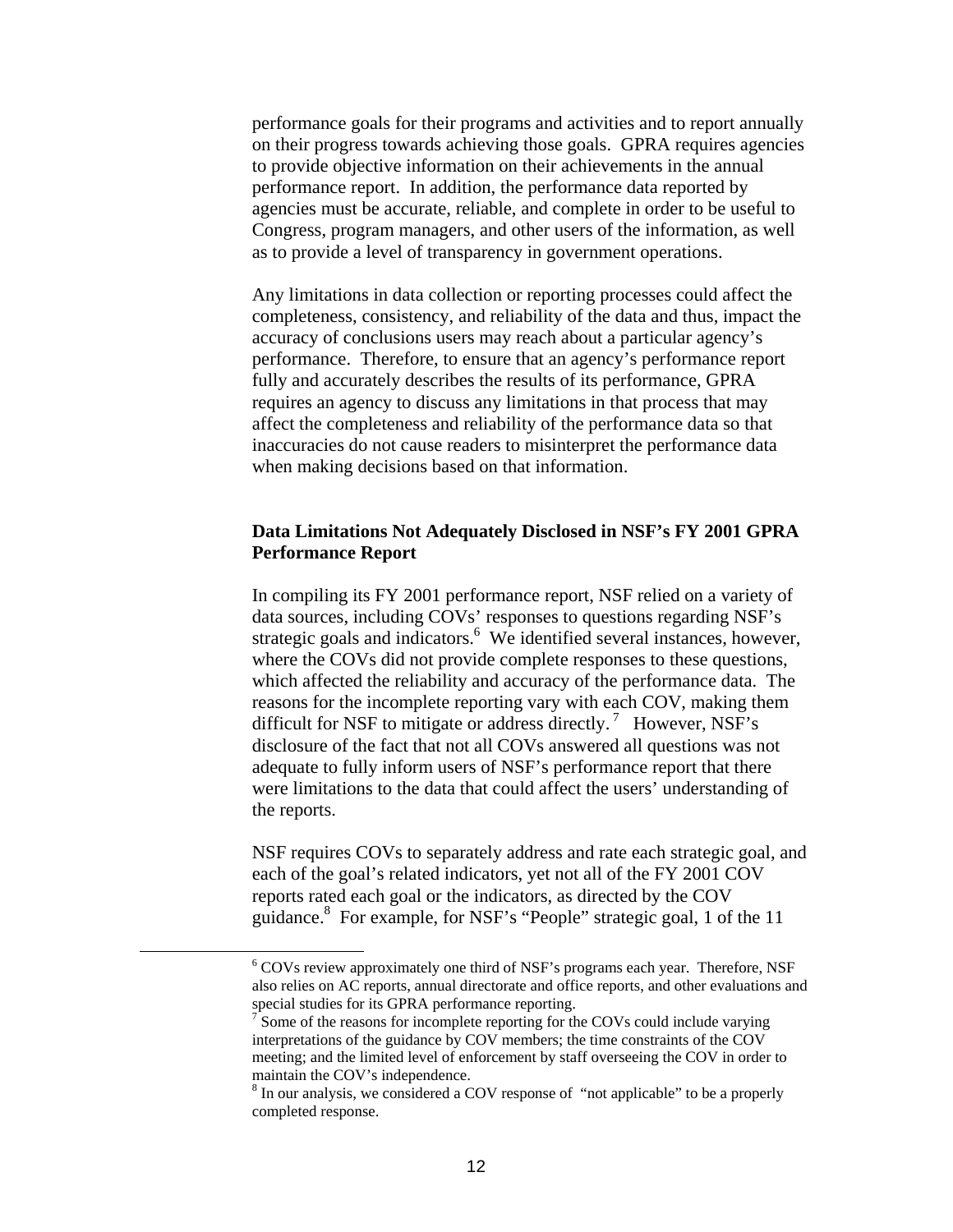COV reports we reviewed did not rate the goal at all. Similarly, 1 of the 11 COV reports did not rate the "Tools" strategic goal; however, all 11 COVs rated the "Ideas" goal. For each of the indicators related to the "People" strategic goal, at least one of the COVs either did not rate the indicator as directed, or omitted the indicator's rating altogether. Likewise, for each of the "Ideas" indicators, at least three COVs either omitted or did not rate them as directed, and for each of the "Tools'" indicators, at least two COVs either omitted or did not rate the indicators as directed.

PricewaterhouseCoopers (PwC), an NSF contractor, reported similar findings in its study of NSF's FY 2001 performance reporting process. PwC found that, for 6 of the 11 performance goal indicators, about 30 percent of the COV and AC reports used to assess NSF's performance did not provide an explicit rating for each indicator. PwC concluded that, due to these data limitations, there was insufficient information on which to base an "unequivocal determination of success in achieving certain indicators."<sup>9</sup> Furthermore, PwC recommended that NSF "balance their final performance report language reflecting the neutrality of these reports and the inability to support the AC and COV report text with clearly identifiable examples and awards."10

However, while NSF acknowledges that limitations "may exist" in the "Validation and Verification" section of its performance report, nowhere in the report does NSF discuss the exact nature of the data limitations for each of the goals or indicators. By not clearly identifying these specific data limitations in the sections of the report providing performance results, NSF potentially misleads users about the actual performance of its programs.

### **Concerns Remain with Changes to the Data Collection Process for Performance Reporting**

Since completing its FY 2001 performance report, NSF has amended how it collects and reviews data for its GPRA performance reporting. However, these changes raise new concerns about the objectivity of the data collection process used to assess NSF's performance, and reinforce existing concerns about the adequacy of NSF's disclosure of data limitations affecting its performance reports.

Beginning with the FY 2002 performance reporting cycle, NSF established an external Advisory Committee for GPRA Performance

 $\overline{\phantom{a}}$ <sup>9</sup> Pricewaterhouse Coopers, "FY 2001 GPRA Performance Measurement Validation and Verification Final Report," January 2002, p.3.

 $10$  Ibid.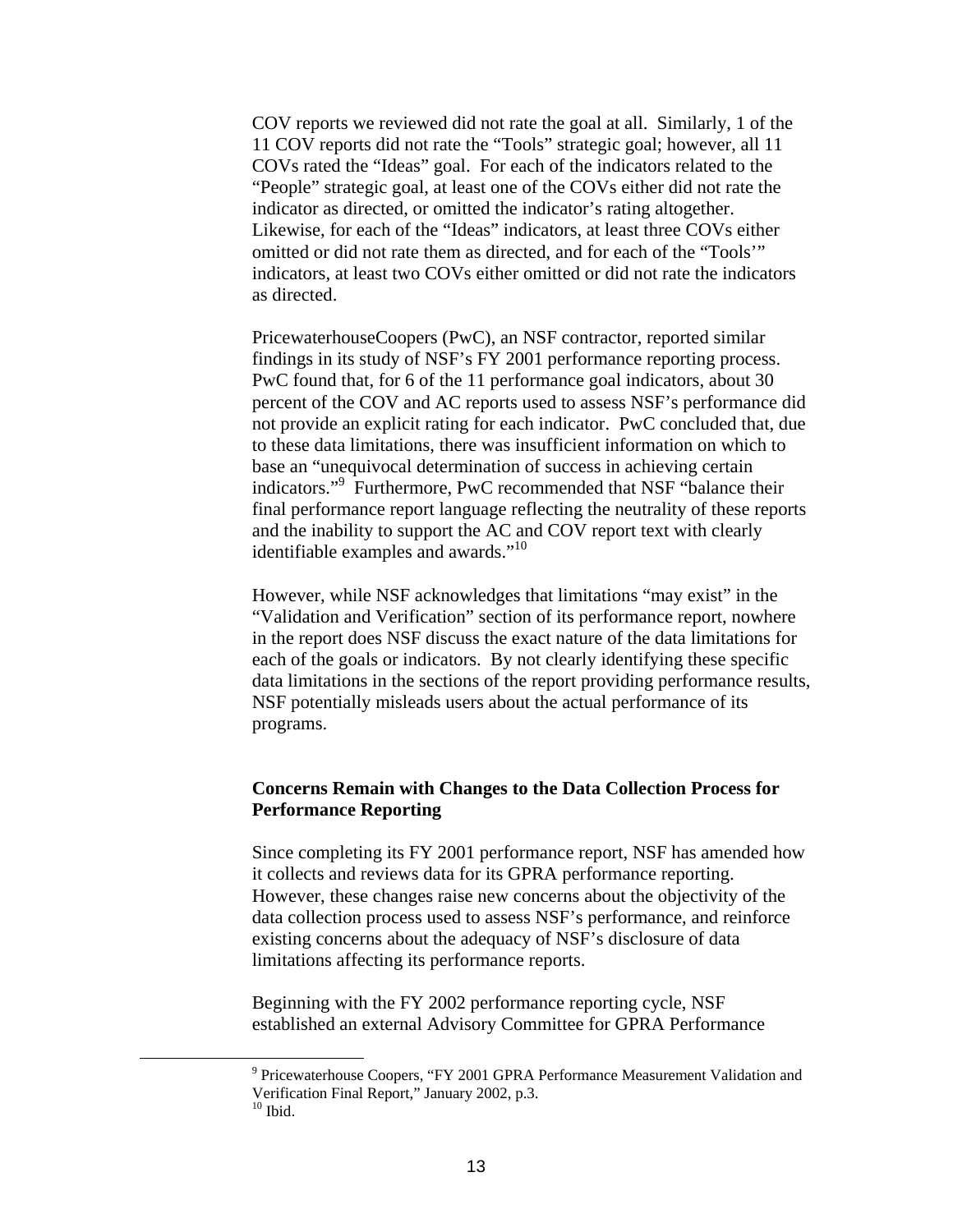Assessment (AC GPA) that reviews and assesses NSF's performance in achieving its strategic goals and related performance indicators. In relying on a single external committee of experts to conduct an annual assessment of NSF's performance, NSF expected to improve the effectiveness and efficiency of using external reviewers to report on NSF's performance.

NSF provided the AC GPA with COV reports and other information, including access to NSF's program files. NSF also added a new step in its assessment process by providing the committee with research, engineering, and education highlights, referred to as "nuggets," from NSF's programs. Using the various sources of performance information, the AC GPA determined that NSF's agency-wide portfolio demonstrated achievement for all of its strategic outcome goals and the associated performance indicators. The AC GPA noted in its FY 2002 report that, to make its assessment of NSF's portfolio, it relied heavily on the COV reports and the selected nuggets and examples collected for them by NSF.

However, the collection of nuggets NSF provided to the AC GPA to measure its performance did not present a balanced and complete picture of the performance of NSF's entire portfolio of scientific, engineering, and education research activities. To collect the nuggets, NSF instructed its directorates to judgmentally select examples of agency outcomes and investments that were noteworthy or significant. Because NSF's sample of nuggets was selected judgmentally, rather than through statistical methods, the nuggets represent only the performance of the specific activities from which they were selected; they do not reflect the performance or the richness of NSF's entire research portfolio.

The AC GPA itself expressed concern about NSF's use of a judgmental sample as a basis on which to represent the performance of its award portfolio, and recommended that NSF carefully examine its sampling approach. In response, NSF considered the AC GPA's suggestion, but continues to assert that its judgmental sampling process is appropriate, noting that, "statistical sampling is not designed to select outstanding examples."<sup>11</sup> However, while NSF may only want to select outstanding examples for the AC GPA's consideration, GPRA reporting is intended to be a complete, balanced, and objective assessment of an agency's performance.

A recent external evaluation of federal agency performance reports also raised concerns about the objectivity of NSF's collection methodology. The Mercatus Center at George Mason University rated NSF as "fair" when it evaluated whether NSF's performance measures were valid indicators of the agency's impact on its

<sup>&</sup>lt;sup>11</sup> "'Nugget Selection': Identifying Notable NSF Retrospective and Prospective Outcomes," January 28, 2003, p. 2.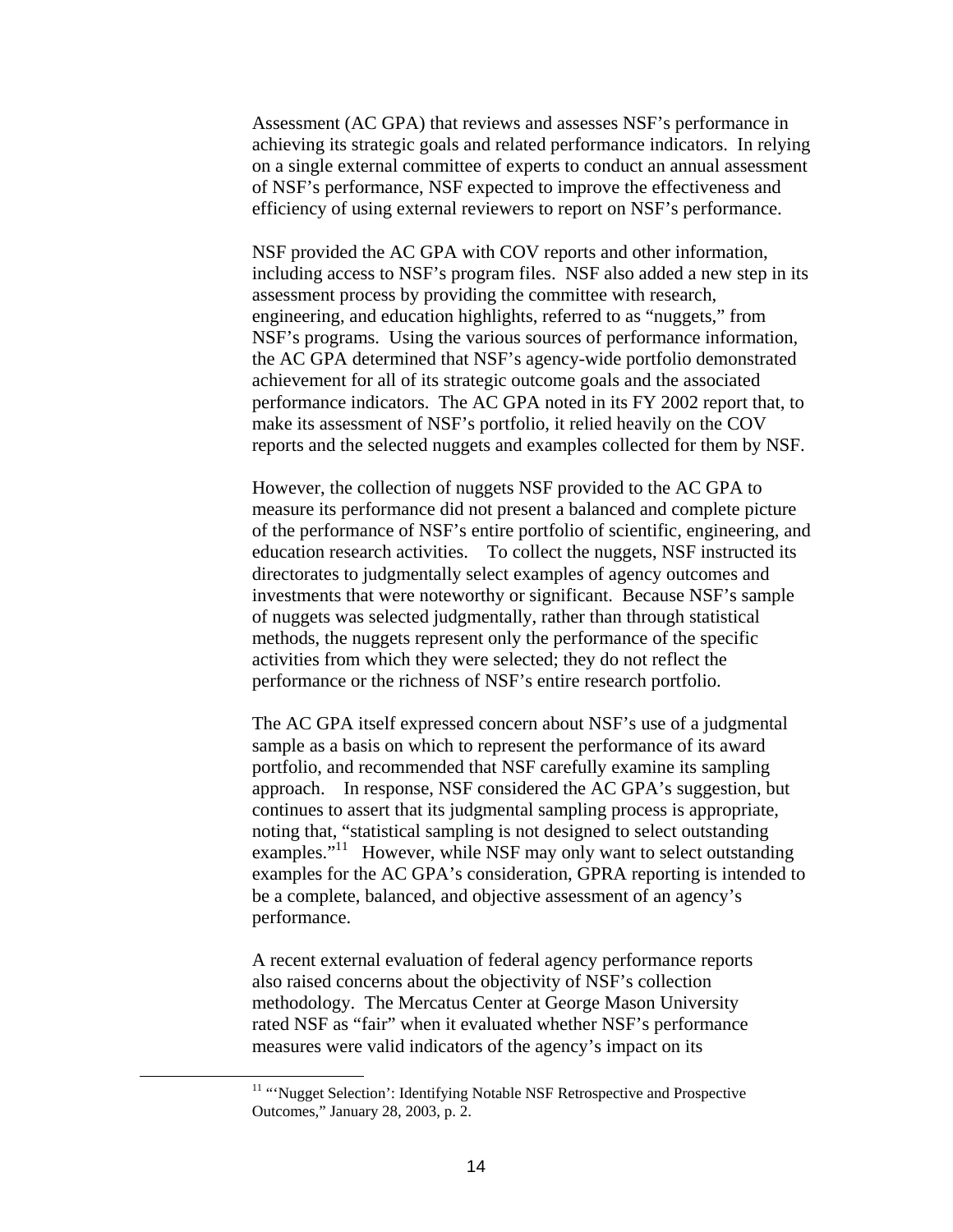outcome goals. Specifically, the Center reported that, "NSF presents some fascinating illustrations of achievements by people who have received NSF support, but these are selected anecdotes that do not illustrate the typical experience for an NSF grantee. $12$ 

We believe the use of a statistical sampling methodology, such as a stratified random sample, would be a preferred approach to selecting nuggets for use in assessing NSF's performance. If NSF continues to use judgmental sampling, it must at least clearly disclose and discuss its data collection methodology, in order to comply with GPRA's reporting requirements. Such a discussion must disclose the limitations in the selection process, as well as the nature of those nuggets not selected for assessment. However, in its FY 2002 Performance Report NSF does not discuss the judgmental nature of the performance data used, nor does it explicitly identify or address the limitations.

Without either a change in its data gathering process or adequate disclosure of the process' limitations, the credibility of NSF's performance reporting is compromised. As noted earlier, even though they were provided access to additional information, the AC GPA relied heavily on the COV reports and the nuggets compiled by NSF to make its assessment of NSF's performance. To make its final performance determination, NSF relied on the AC GPA report, as well as the COV reports. Thus, the nuggets played an important role in defining the performance level that NSF reported in its GPRA report. Yet, data limitations, such as judgmental selection of nuggets or the incomplete responses to performance questions in the COV reports, affect the accuracy and reliability of the performance data. Without either a more balanced approach to performance reporting or clearer disclosure of the limitations of its performance data collection process, NSF risks misleading users about its reported performance.

#### **Recommendation**

To ensure that decision makers and other users can rely on NSF's performance data, NSF needs to ensure that users understand the full extent of any limitations that may affect NSF's reporting on its performance in achieving its mission and goals. Therefore, we recommend that the Chief Financial Officer:

• Fully discuss and disclose, in the GPRA performance reports, all limitations in the data collection and reporting process. Specifically, should NSF continue to follow its existing process, it

 $12$  McTigue, Maurice P., Nutter, Sarah E., and Zambone, Jennifer, "4<sup>th</sup> Annual Performance Report Scorecard: Which Federal Agencies Inform the Public?", April 30, 2003, Mercatus Center, George Mason University, page 12.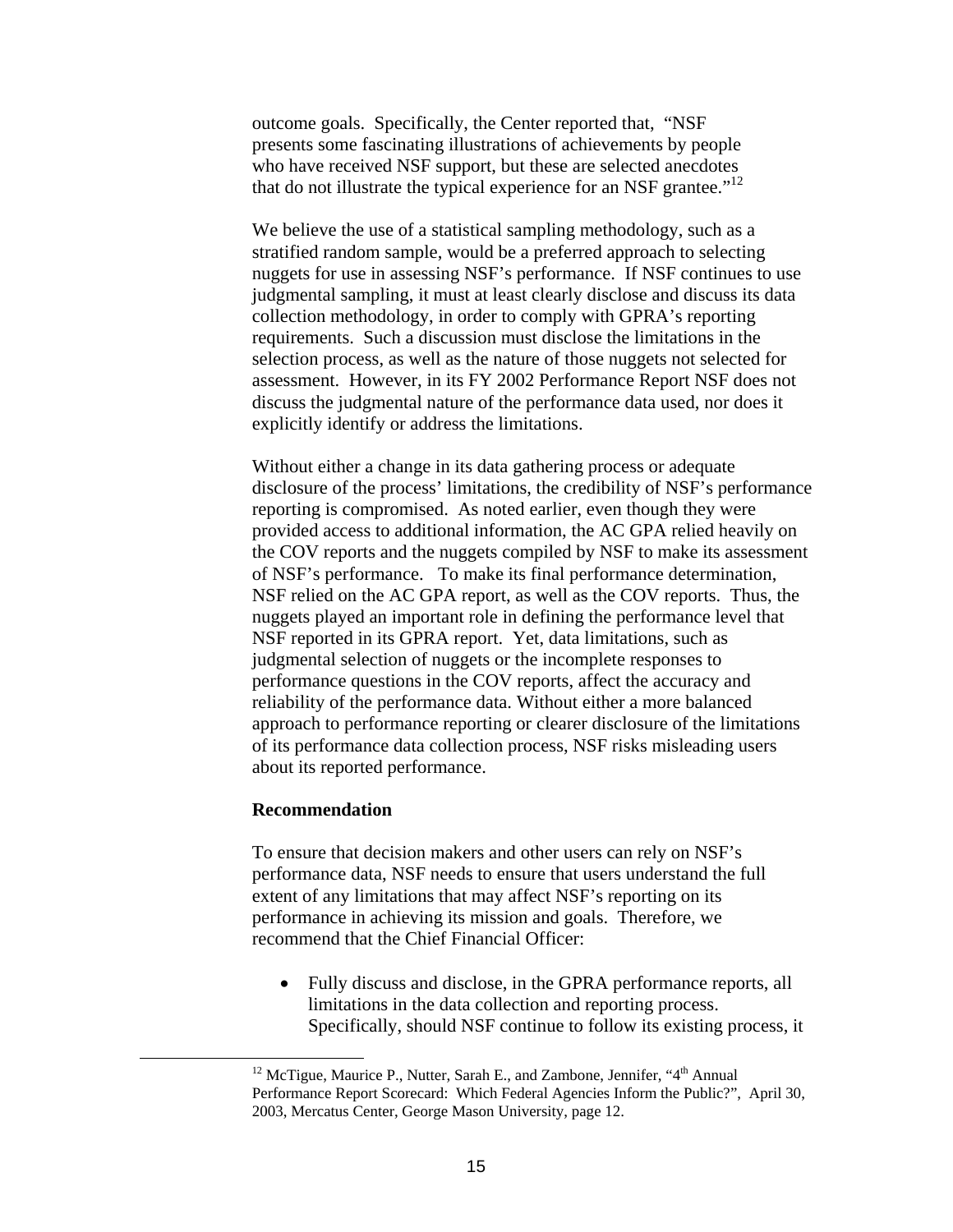must clearly explain in its formal GPRA performance reports, and in all summaries of those reports, that its judgmental sampling process is designed to collect only outstanding or notable examples of performance, and discuss the impact of not including a more representative sample.

## Matters for Consideration: NSF can further improve the COV process through a variety of actions

While we have concerns about how NSF reports on the performance information contained in the COV reports, COVs are, in fact, useful in a variety of ways and play an important role in NSF's external review process. COVs help NSF better manage its programs; allow the scientific and business community to "audit" NSF review and award processes; provide input for policy and priority setting; and can provide leverage for change. In discussing the COV process with program managers and agency management during the course of this audit, we identified several "best practices" and opportunities to further improve the COV process. We present these suggestions for NSF's consideration.

- Develop password-protected, centrally supported, websites of advance information for COV members. Currently, nearly all programs provide large binders of statistical data for use by the COV before and/or during the COV meeting. One Division Director we interviewed provided this information by email, some others have used CD-ROMs. Secure websites would reduce paperwork and alleviate concerns about sensitive advance information being exposed in an open academic environment. One Division Director noted that he would like to develop such a website but lacks the resources to do so. A centralized website would conserve resources. Additionally, the guidance for the website could provide information on the minimum requirements and suggestions about the best types of information to provide to the COV members.
- Create and maintain a central repository, or library, to share with all program managers, listings of the types of information provided to COVs. For example, OIA could maintain, for each year, a copy of the tables of contents or other listings of materials provided to each COV. Each COV receives a wealth of useful, and sometimes not so useful, information. However, it is difficult to prescribe what should be included because of the unique nature of each program and the level of review (program, groups of programs, or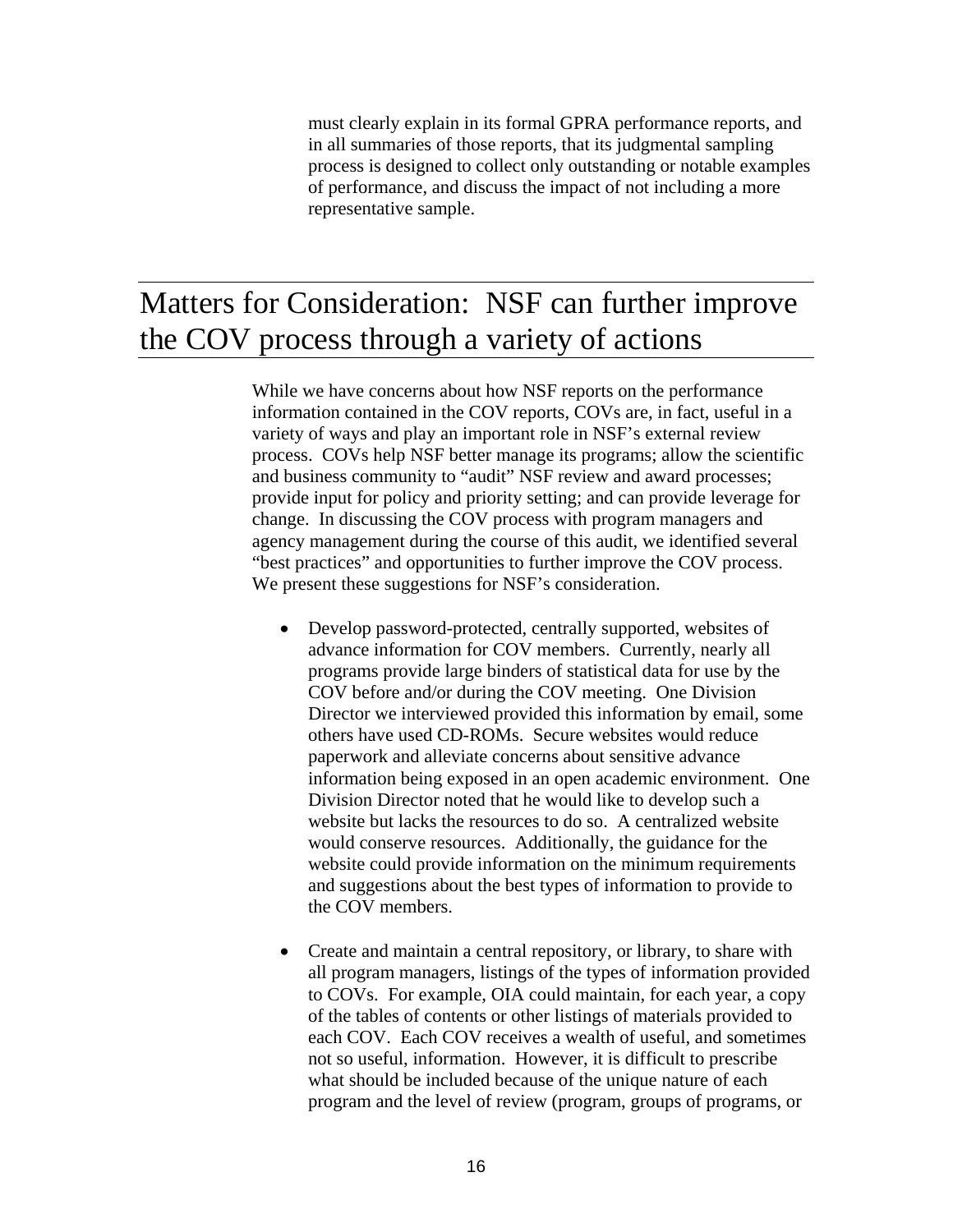entire division). By examining something as basic as a table of contents, a program manager preparing for a COV could learn what has been done within his or her division and directorate as well as other directorates. This could also facilitate a review process to determine minimum requirements for the COVs to prepare for the review.

- Encourage advance preparation and coordination between the program manager and the COV chair. The program managers and COV members who stated that they derived benefits from the COV process emphasized the value of advance preparation by both the program manager and the COV chair. Advance preparation can ensure a productive meeting, minimize the learning curve for program officers and COV members during the meeting, and provide a learning experience for a program officer. One suggestion was to provide an advance list of jackets for the COV chair. The chair could then provide a suggested sample of COVs to review, thus ensuring that needed jackets would be available immediately to the COV members when they met.
- Develop a "Best Practices" guide. Many program managers have developed innovative methods for presenting data and managing the COV meetings. OIA could maintain a central best practices list for directorates to consider when preparing for COV meetings, and to contribute as they see fit.

### Agency Response

NSF responded to our draft report and concurred with our recommendations. We have attached the agency's response as Attachment A.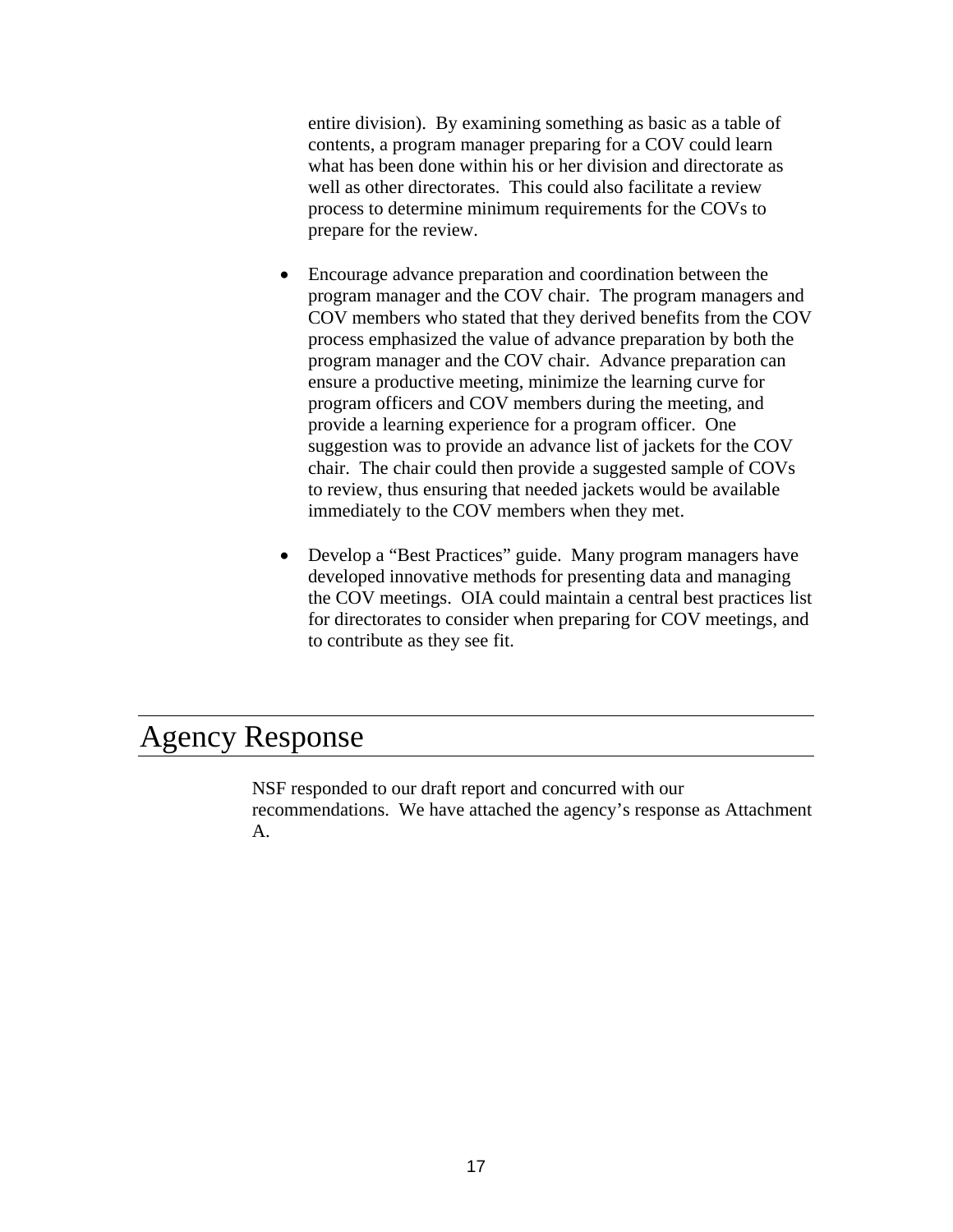## Attachment A: Agency Response

The National Science Foundation's response to the Committee of Visitors Audit by the Office of the Inspector General

The Office of the Inspector General (OIG) of the National Science Foundation performed an audit of the NSF Committees of Visitors (COV) process. The information that was audited was from reports prepared by COVs convened during Fiscal Year 2001. Of the 18 COV reports available for FY 2001 the OIG judgmentally selected 11 for detailed review. The OIG conducted its work between June 2002 and August 2003.

In May of 2003 the Government Accounting Office (GAO) in a report to Congressional Committees<sup>1</sup>, also evaluated the NSF and its COV process. The Government Accounting Office was asked to study 5 agencies identified by the Office of Management and Budget (OMB) because "in preparing the 2004 budget, OMB found that half the programs they rated were unable to demonstrate results." The National Science Foundation was chosen (along with 4 other agencies) for this study because NSF demonstrated evaluation capacity in its performance report. GAO found that:

 "In the agencies we reviewed, the key elements of evaluation capacity were: an evaluation culture, data quality, analytic expertise, and collaborative partnerships. Agencies demonstrated an evaluation culture through regularly evaluating how well programs were working. Managers valued and used this information to test out new initiatives or assess progress toward agency goals. Agencies emphasized access to data that were credible, reliable, and consistent across jurisdictions to ensure that evaluation findings were trustworthy. Agencies also needed access to analytic expertise to produce rigorous and objective assessments at either the federal or another level of government. Each agency needed research expertise, as well as expertise in the relevant program field, such as labor economics, or engineering. Finally, agencies formed collaborations with program partners and others to leverage resources and expertise to obtain performance information."

The NSF COV process, a process of oversight by the research community that was implemented by the National Science Board, has been in place for the last 25 years. But during that time, NSF has assessed, improved, and modified the COV process. Each COV is normally composed of 5-20 external experts representing academia, industry, the public sector and government. NSF has Committees of Visitors review and evaluate about one third of its program portfolio each year. This COV process is viewed as a best practice by OMB for evaluation procedures pertaining to the government basic research enterprise.

<sup>1</sup> GAO Report to Congressional Committees, Program Evaluation: An Evaluation Culture and Collaborative Partnerships Help Build Agency Capacity, May 2003.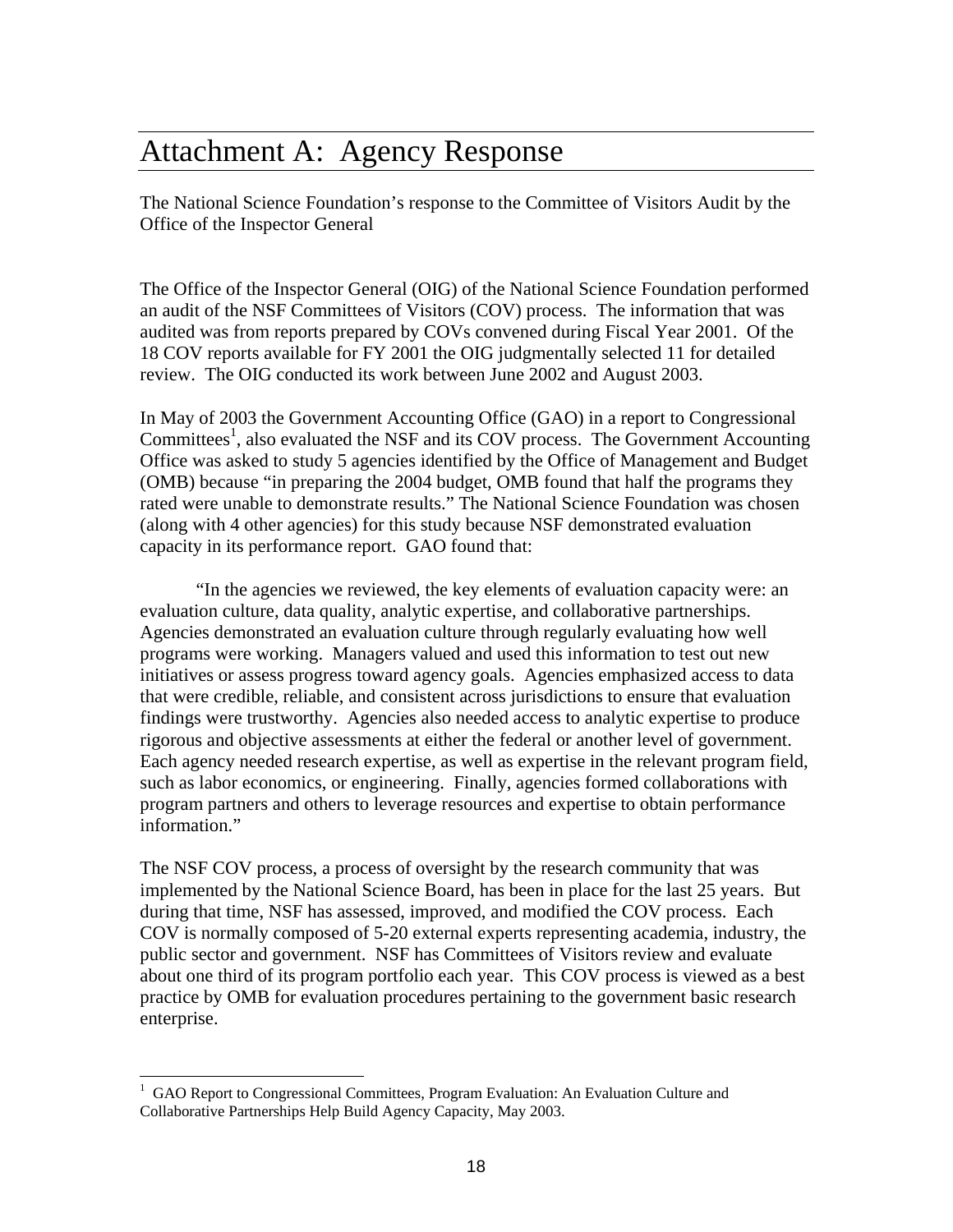The last major modification to the COV process occurred as a result of the Government Performance Results Act (GPRA). The COVs originally studied and assessed only the process by which the NSF selects the projects it supports. Thus, COVs origionally focused on evaluating the merit review processes and the management of those processes by program staff. In response to GPRA, NSF expanded the scope of the COV activities to include: 1) evaluation of the process of project selection; and 2) evaluation of the research and education results of funded projects. This newer COV process was first completely implemented for the FY 1999 GPRA Annual Performance Report. NSF staff and the National Science Board, through the Audit and Oversight Committee, worked together to develop the strategy and the appropriate systems to fully comply with accountability issues in the federal government.

In preparation for improving the accountability of the NSF through GPRA reporting, NSF established a GPRA Infrastructure and Implementation Council (GIIC). This council is currently composed of the Chief Financial Officer, the Chief Information Officer, the Chief Human Capital Officer, an Assistant Director (currently from the Math and Physical Sciences Directorate), and the Director of the Office of Integrative Activities. This council meets weekly and reports regularly to the Senior Management Integration Group, chaired by the Chief Operating Officer of NSF. All major accountability issues, including COV modifications, are vetted through NSF Senior Management. This process has been in place since 1997.

While NSF believes that the COV process is one of the effective practices regarding accountability of the federal basic research enterprise, NSF also views itself as a learning organization, able to take advice, use lessons learned and make appropriate changes for improved performance. NSF is an agency that seeks advice constantly for its merit review processes as well as its other business processes. With the advent of GPRA, the Chief Financial Officer's Act, and the numerous evaluations that are associated with these and other accountability and management reforms, NSF has continuously modified and strengthened its evaluation and assessment processes and associated data collection systems. Therefore, NSF takes the two recommendations of the OIG audit seriously.

Recommendation 1: Document the status of COV recommendations.

The NSF has no issue with this recommendation. The NSF views this recommendation as reasonable and one that will continuously improve the management of our programs. NSF will work to implement this recommendation during the FY 2004 timeframe.

Recommendation 2: Fully discuss and disclose all limitations in the data collection and performance reporting process.

NSF concurs with the recommendation to clearly explain the use of judgmental sampling, and its impact, in the FY 2003 Performance and Accountability Report.

GPRA implementation has been a particular challenge for agencies like NSF whose mission involves research activities. This is primarily due to: (1) the difficulty of linking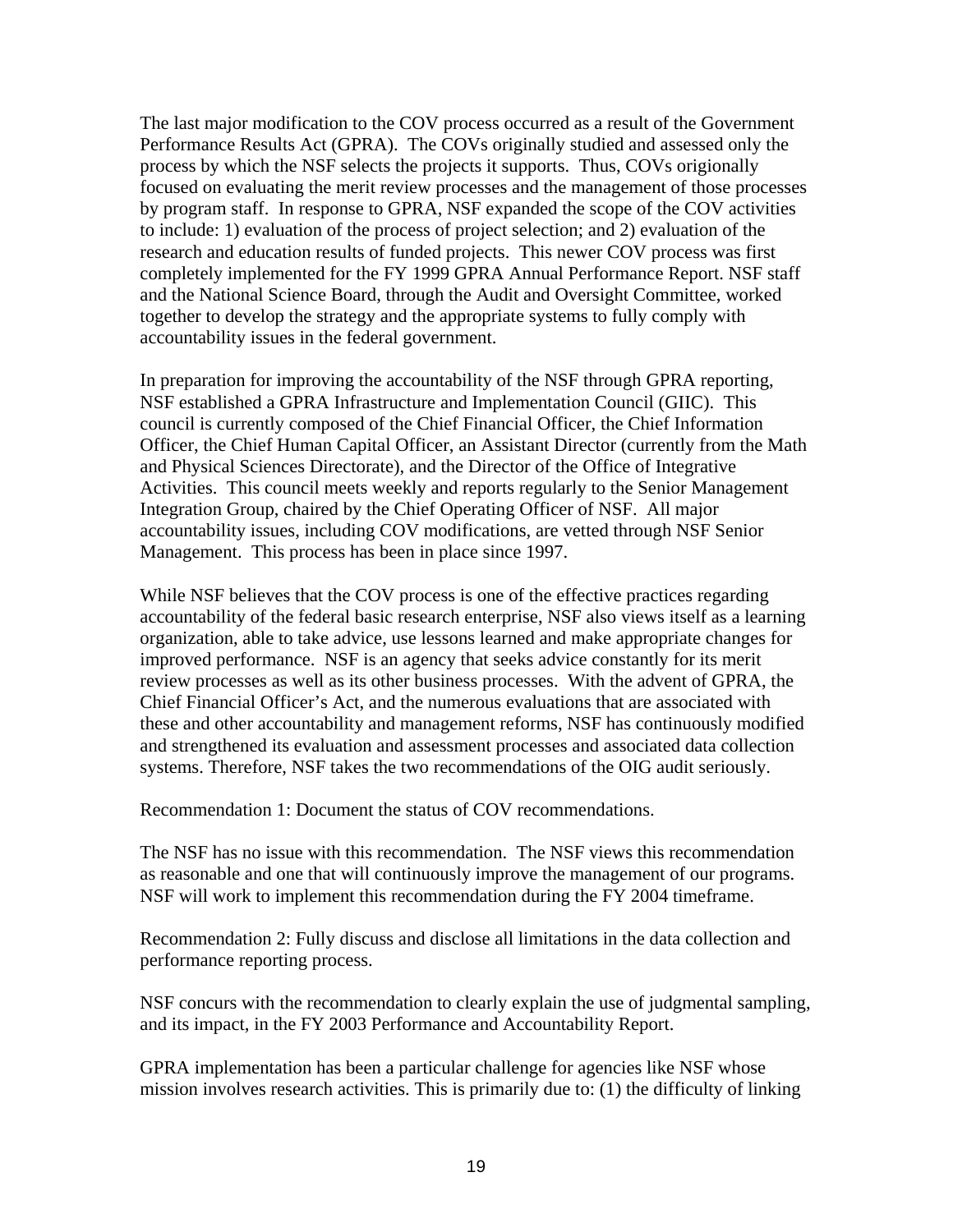research outcomes to annual investments and the agency's annual budget; it is not unusual for research outcomes to appear years or decades after the initial investment, and (2) the fact that assessing the results of research is inherently retrospective and requires the qualitative judgment of experts.

NSF developed an alternative format that has been approved by OMB, using external expert review panels to assess research results and reporting research outcome goals on a qualitative rather than a quantitative basis. The Government Performance and Results Act requires goals to be expressed "in an objective, quantifiable, and measurable form unless authorized to be in an alternative form.<sup>32</sup> The use of external expert panels to review research results and outcomes is a common, long-standing practice used by the academic research community. However, their use in GPRA assessments is new and there are no models to follow.

In FY 2002, NSF established an Advisory Committee for GPRA Performance Assessment ("the Committee") to provide external advice and recommendations on agency-wide performance, focusing on the long-term qualitative GPRA Strategic Outcome Goals (four out of 20 annual performance goals). It is important to understand that the four annual performance goals for strategic outcomes are determined to be successful or unsuccessful based upon significant achievement of indicators<sup>3</sup> for the sum of the NSF portfolio (e.g. "Contributions to development of a diverse workforce…" and "Development or implementation of other notable approaches or new paradigms…"). Determining the best means for providing relevant information to the Committee, without overwhelming them with data, is an evolving process.

While impractical for an external committee to review the contributions to the associated performance goals by each of the over 20,000 active awards, NSF Program Officers provided the Committee with about 800 summaries of notable results relevant to the performance indicators. The Committee also had access to recent Committee of Visitor (COV) reports of program assessments conducted by external programmatic expert panels that are routinely used by NSF program management.

Collections obtained from expert sampling of outstanding accomplishments and examples ("nuggets") from awards, together with COV reports, formed the primary basis for determining, through the recommendations of the external Advisory Committee for GPRA Performance Assessment, whether or not NSF demonstrated significant accomplishments in its FY 2002 GPRA Strategic Outcome Goals for People, Ideas and Tools. The approach to nugget collection is a type of non-probabilistic sampling, commonly referred to as "judgmental" or "purposeful" sampling, that is best designed to identify notable examples and outcomes resulting from NSF's investments. It is the aggregate of collections of notable examples and outcomes that can, by themselves, demonstrate significant agency-wide achievement in the Strategic Outcome Goals. It is possible that the Committee could incorrectly conclude that NSF failed to show significant achievement, due to the limited set, when it actually achieved the goals.

<sup>&</sup>lt;sup>2</sup> Government Performance and Results Act of 1993, Section  $4(b)$ 

<sup>&</sup>lt;sup>3</sup> See Annual Performance Plans available at http://www.nsf.gov/od/gpra/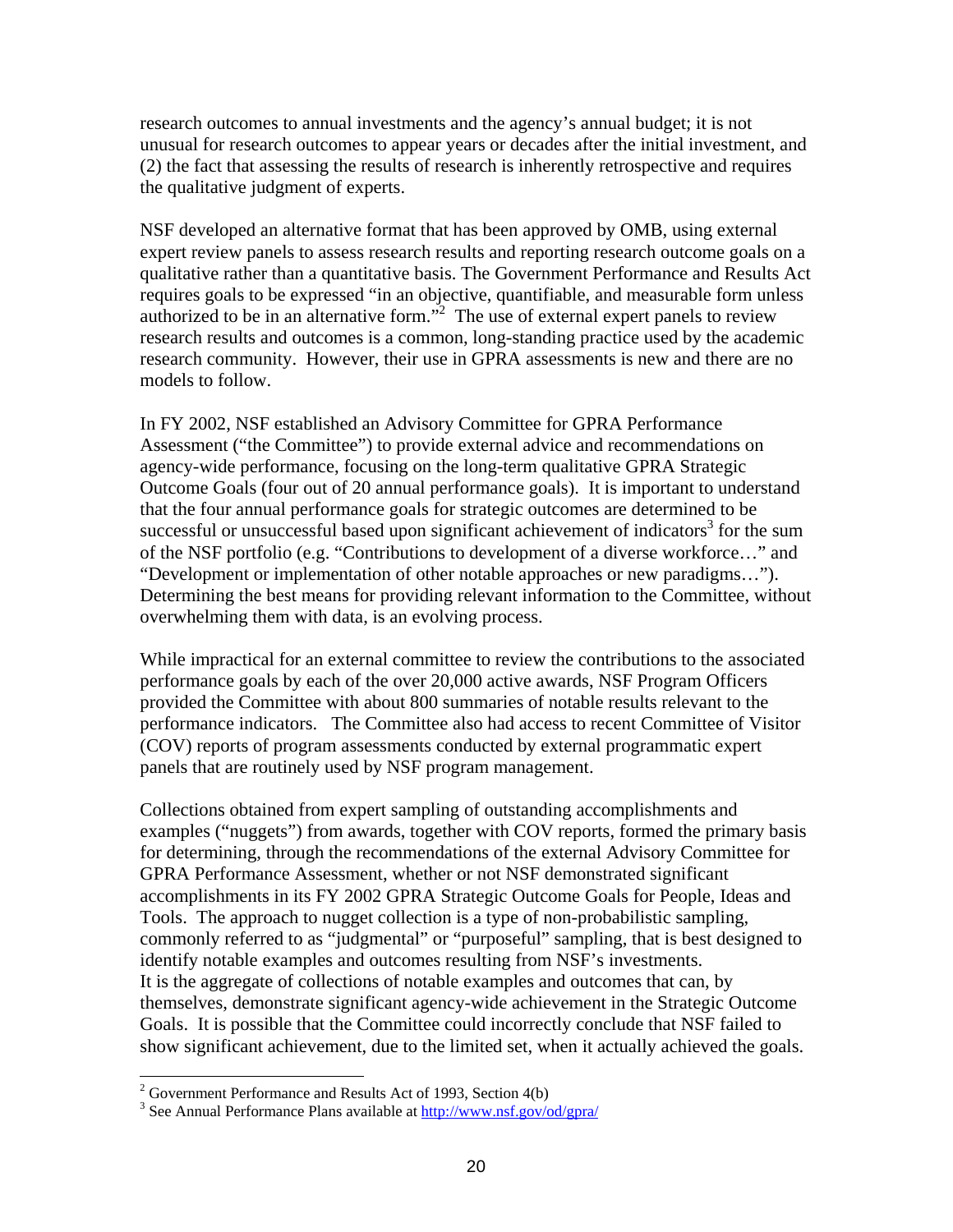That is, the Committee could conclude that NSF did not show sufficient achievements based upon only hundreds of results while, if time permitted, reviewing hundreds or thousands more would add enough to show sufficient total results.

The inverse, however, could not occur. If a subset were sufficient to show significant achievement, then adding more results would not change that outcome. Therefore, the limitation imposed by using a "judgmental" sample is that there is a possibility, though likely small given hundreds of examples, that significant achievement would not be sufficiently demonstrated while a larger sample would show otherwise.

The Advisory Committee, which includes noted experts in statistics and performance assessment, understands the value and purpose of judgmental sampling used by NSF subject-matter experts for the agency-wide evaluation of the GPRA Strategic Outcome Goals. While suggesting in their FY 2003 report that NSF better insure even distribution across Directorates, they write that "[t]he Committee believes that a purposeful sampling technique, i.e., one that relies on the judgment of internal experts (NSF program staff) combined with review by an external group of experts, is appropriate, reasonable and useful for GPRA reporting purposes. Such a technique will provide adequate data on which to base conclusions about performance relative to NSF's outcome goals."<sup>4</sup>

Missing from the OIG audit report (because of the specific substance actually audited) is a discussion of the information provided to the Advisory Committee at their June 2003 meeting. The Advisory Committee received access to a website nearly two months ahead of their meeting containing links to extensive qualitative and quantitative information about NSF's portfolio, including three large electronic datasets. The first set consisted of complete COV reports for the prior two fiscal years and the approved reports for the current fiscal year. Each year, approximately one-third of NSF's programs are reviewed and evaluated by these external committees. A three-year set will cover nearly all programs. The COV conclusions in their reports are based on a statistical sampling of actions (awards, declines, and withdrawals) within the programs under review. The Advisory Committee also had electronic access to over 50,000 project reports submitted by grantees and approved by NSF. The Committee members, through search capabilities on the website, could then determine how they wanted to sample the complete set of reports to make their conclusions rather than having NSF pre-determine any particular set for their use. The Committee again received about 800 nuggets. These three sets of data (COV reports, project reports, and nuggets), together with supplementary qualitative and quantitative information, permitted the Committee to draw its own conclusions on NSF's achievement of the strategic outcome goals.

NSF received approval to use the alternative (qualitative) format for GPRA reporting, but retained 16 additional quantitative annual performance goals in FY 2002 and FY 2003 ranging from customer service metrics, to use of merit review criteria, to cost and schedule variances in facilities construction and upgrade, to increases in award size and duration. The quantitative results are primarily derived from NSF's extensive electronic systems and come from "complete, balanced, and objective data", as expressed in the

<sup>&</sup>lt;sup>4</sup> FY2003 "Report of the Advisory Committee for GPRA Performance Assessment," September 12, 2003.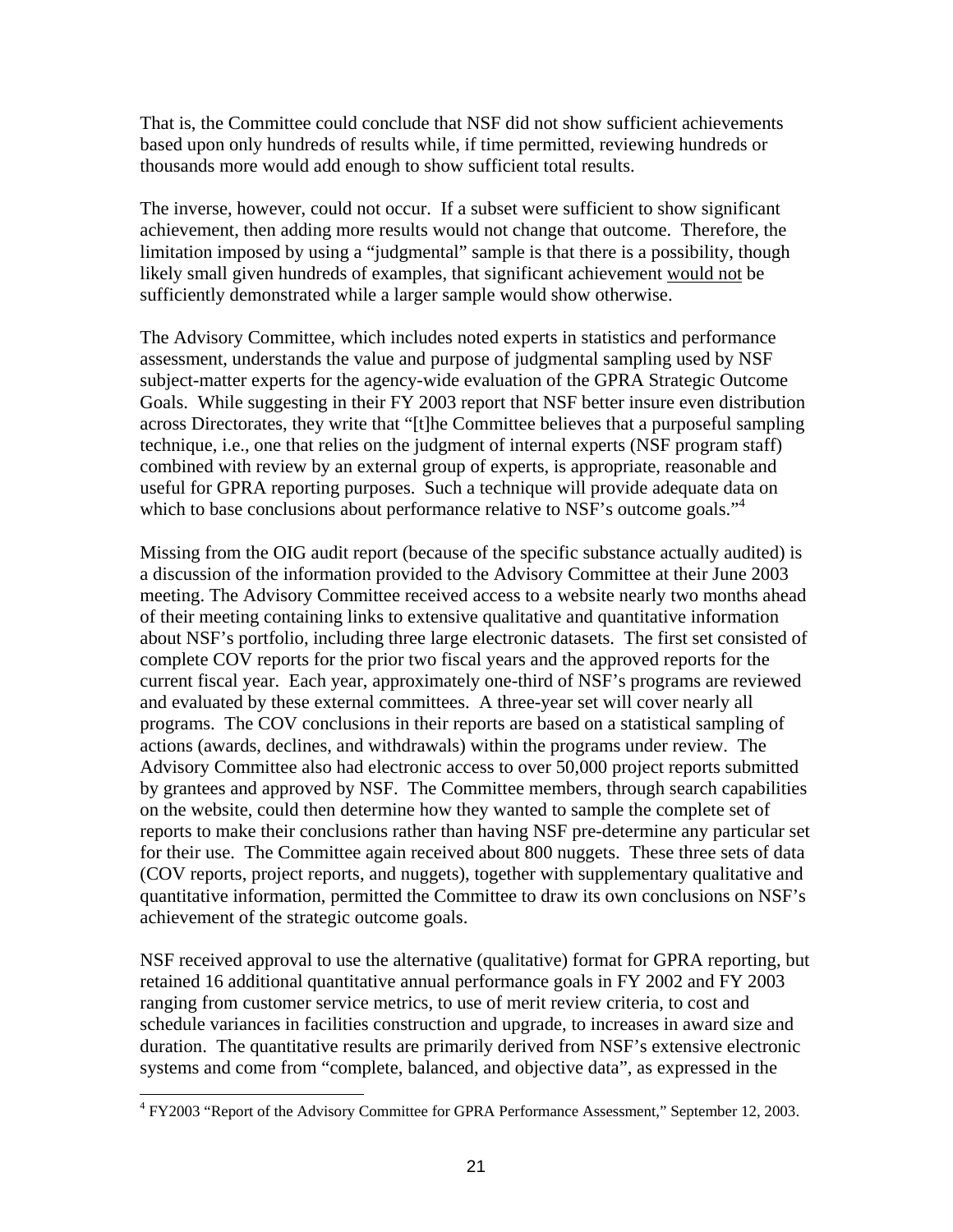audit report as a GPRA requirement. The qualitative results obtained from goals using the alternative format are necessarily subjective in nature and derived from data "appropriate, reasonable, and usable for GPRA reporting purposes"<sup>5</sup>, as determined by the Committee.

Taken in total, the results from the 20 annual performance goals in each of FY 2002 and FY 2003 provide a comprehensive evaluation of NSF's activities, from both programmatic and operational perspectives. The limitation associated with the use of the sampled nuggets is that it is possible for the Committee to determine that the sampled portfolio is insufficient to show significant achievement while an evaluation of the entire portfolio would actually show significant achievement. The use of a judgmental sample significantly minimizes this risk and constrains this limitation over the use of a statistical sample (especially a random or stratified random sample). NSF will fully disclose in its reporting the limitation that it could significantly achieve one or more of the qualitative annual performance goals but incorrectly determine otherwise due to the use of a sample. To suggest that "the credibility of NSF's performance reporting is compromised" due to this limitation appears to exceed usual, reasonable or proper bounds.

As stated above, since FY 2001, many modifications and improvements to the COV process and the GPRA data gathering processes have occurred. As a result of various evaluations and recommendations by outside entities, NSF hired outside contractors to perform verification and validation work on various parts of its GPRA processes. Two verification and validation activities of note are below:

1) In FY 2002 NSF contracted with IBM Business Consulting Services, a professional service organization that provides assurance on financial performance and operations of business, to independently assess NSF's performance results by examining COV scores and justifications. Their report (a summary of which was included in the FY 2002 NSF Performance Report $^6$ ) states:

"We commend NSF for undertaking this third-year effort to confirm the reliability of its data ant the processes to collect, process, maintain, and report this data. From our (FY) 2002 review, we conclude that NSF has made a concerted effort to ensure that it reports its performance results accurately and has effective systems, policies, and procedures to ensure data quality. Overall, NSF relies on sound business practices, system and application controls, and manual checks of system queries to report performance. Further, our efforts to re-calculate the Foundation's results based on these systems, processes and data were successful."

<sup>&</sup>lt;sup>5</sup> FY2003 "Report of the Advisory Committee for GPRA Performance Assessment," September 12, 2003.

<sup>&</sup>lt;sup>6</sup> NSF FY 2002 GPRA and Accountability Report.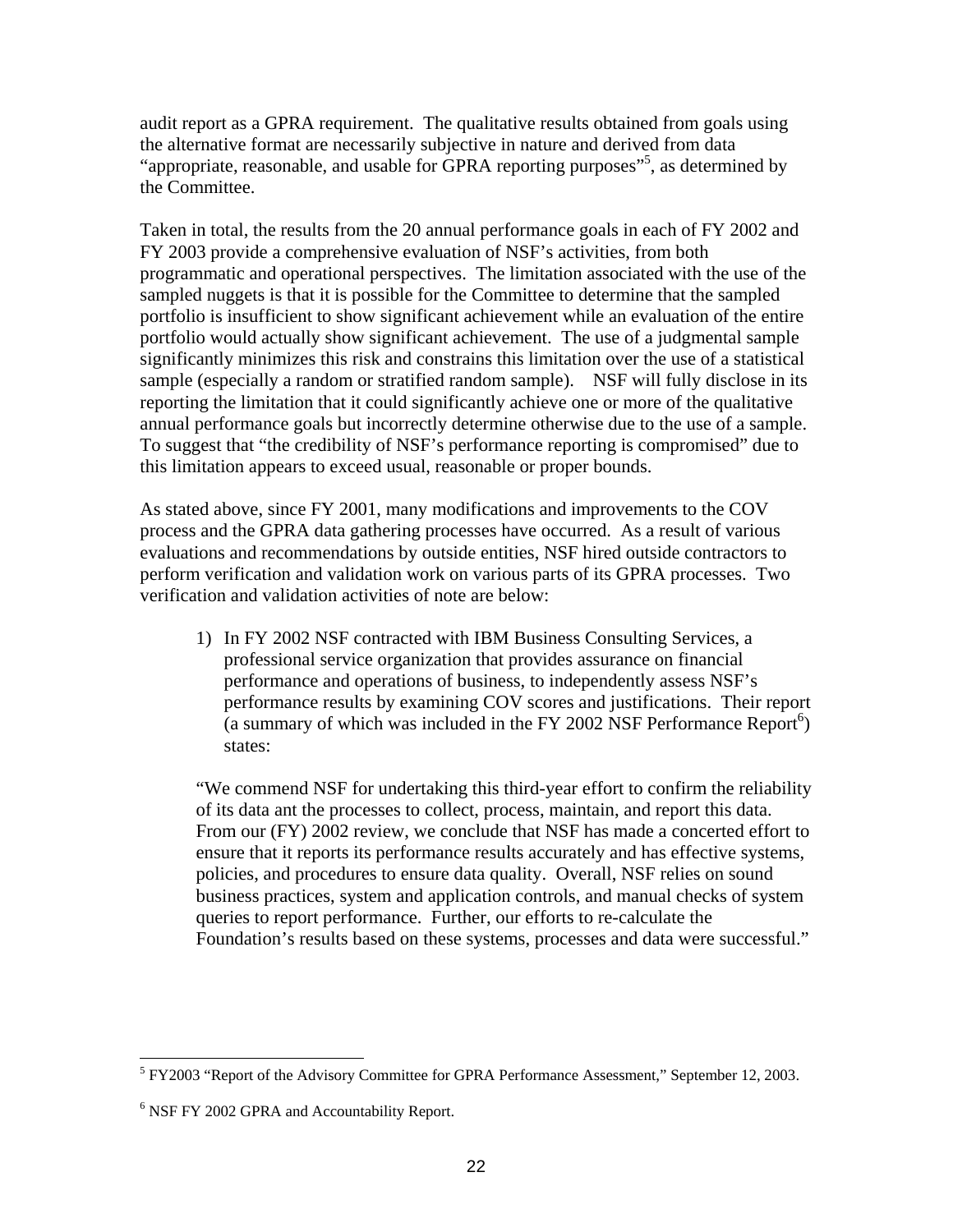2) In FY 2003, NSF contracted with IBM Business Consulting Services to do an independent verification and validation of the AC/GPA process. Here are their draft findings regarding nugget sampling<sup>7</sup>.

### **"Nugget Sampling**

As in FY 2002, (AC/GPA) members raised the issue of whether the "nuggets" provided by the Directorates were sufficiently representative of the entire NSF portfolio. The Directorates selected the programs, on which to write nuggets, based on judgmental sampling as opposed to random sampling. The committee discussed the relative value of each.

To assess the relative significance of the nuggets and their distribution across the NSF portfolio of grants, we applied GAO auditing standards related to materiality, relevance and significance. We worked with NSF staff to obtain the total award dollar amounts represented by both the retrospective and prospective nuggets available to the Committee. We also examined the distribution of nuggets by directorate, as reported in the AC/GPA website. The results of our assessment are as follows:

**Materiality.** From our review, we conclude that the nuggets materially represent a sufficient share of overall NSF resources, committed to funding research, for the AC/GPA to rely upon to make its assessments. We calculated that the nuggets represent awards totaling over **\$3.4 billion** in funding, including multi-year commitments from continuing grants. Comparing this figure to NSF's estimated grant awards and future-year commitments toward research in FY 2003, we conservatively estimate that the nugget dollar amounts are equivalent to at least one-third of the awards and commitments made to support People, Ideas and Tools in FY 2003.

**Relevance.** We also reviewed the relative distribution of the 875 total nuggets by directorate, as reported in the AC/GPA website, and compared it to the estimated FY 2003 funding for each directorate. From this review, we conclude that the judgmentally selected nuggets roughly represent an equivalent level of NSF resources devoted to each directorate. This provides some assurance that relevant elements of NSF's program awards portfolio are being reflected in the nuggets provided to the AC/GPA.

**Significance.** On the issue of judgmental verses random sampling of nuggets, we believe that the use of judgmental sampling is appropriate for the purposes of the AC/GPA. Judgmental sampling assures that those programs that NSF professional staff judge as scientifically significant are included in the nuggets for use by the Committee. Because of the importance of applying professional judgment in the selection process, the traditional audit approach of random sampling would not meet the standard of "significance" in this instance. It is also important to reiterate that the charge of the AC/GPA is to provide a subjective, qualitative opinion on NSF's

<sup>&</sup>lt;sup>7</sup> National Science Foundation: GPRA Performance Measurement Validation and Verification, IBM, September 2003.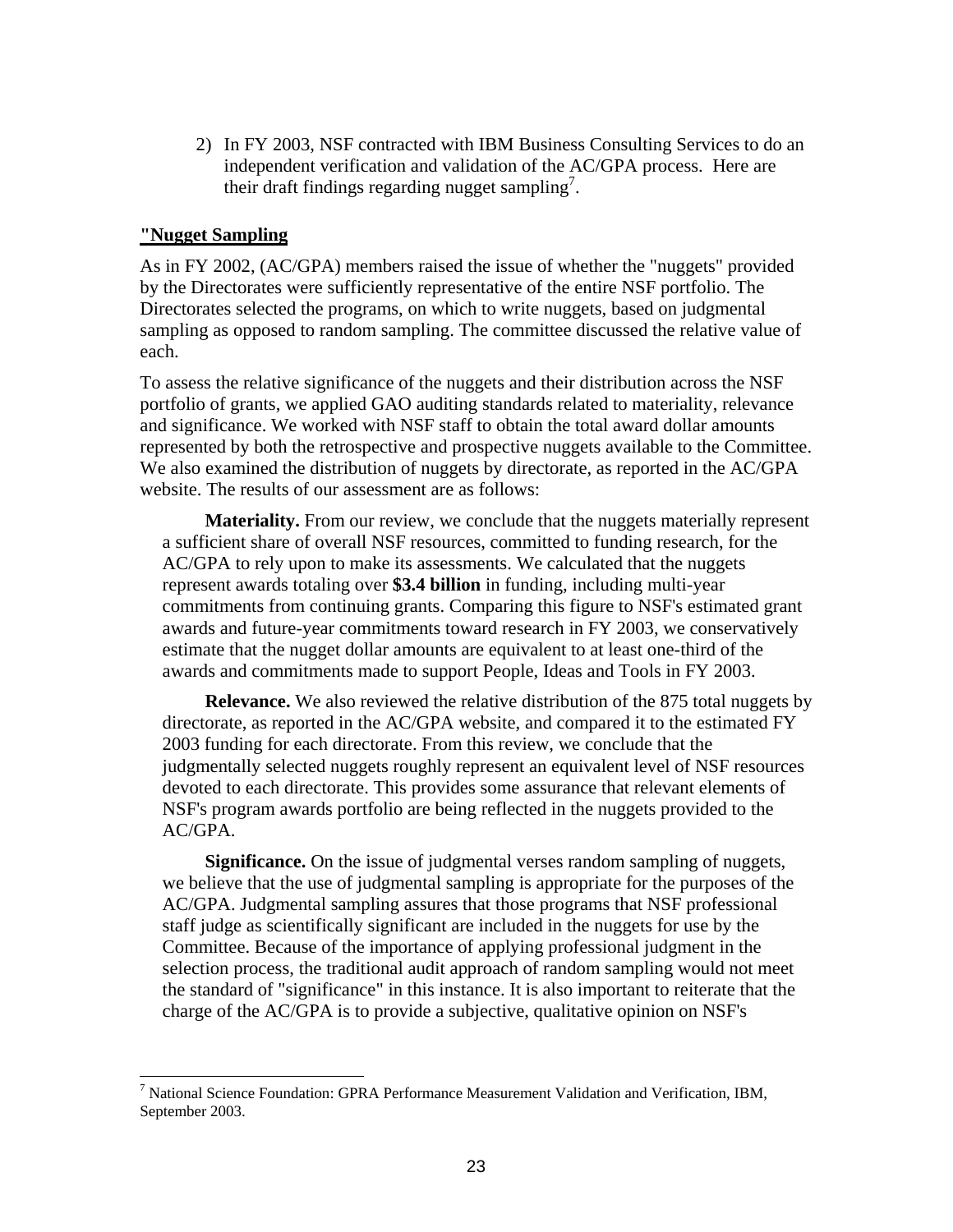outcomes based on a wide range of performance information that extends beyond the nuggets, thus reinforcing the appropriateness of the judgmental sampling approach.

We also note that prior to the AC/GPA meeting and in response to a FY 2002 AC/GPA recommendation, NSF discussed the issue of nugget sampling with senior management and staff with expertise in statistics. Ultimately, NSF determined that judgmental sampling was appropriate given the nature of the AC/GPA's qualitative review. During the AC/GPA meeting, a number of committee members expressed satisfaction with the nugget sampling technique, especially given the availability of other types of performance information. Some committee members noted that their subcommittees went far beyond the nuggets in making their judgments. We concur with this assessment."

This verification and validation information will be included in the FY 2003 Annual GPRA Performance Report.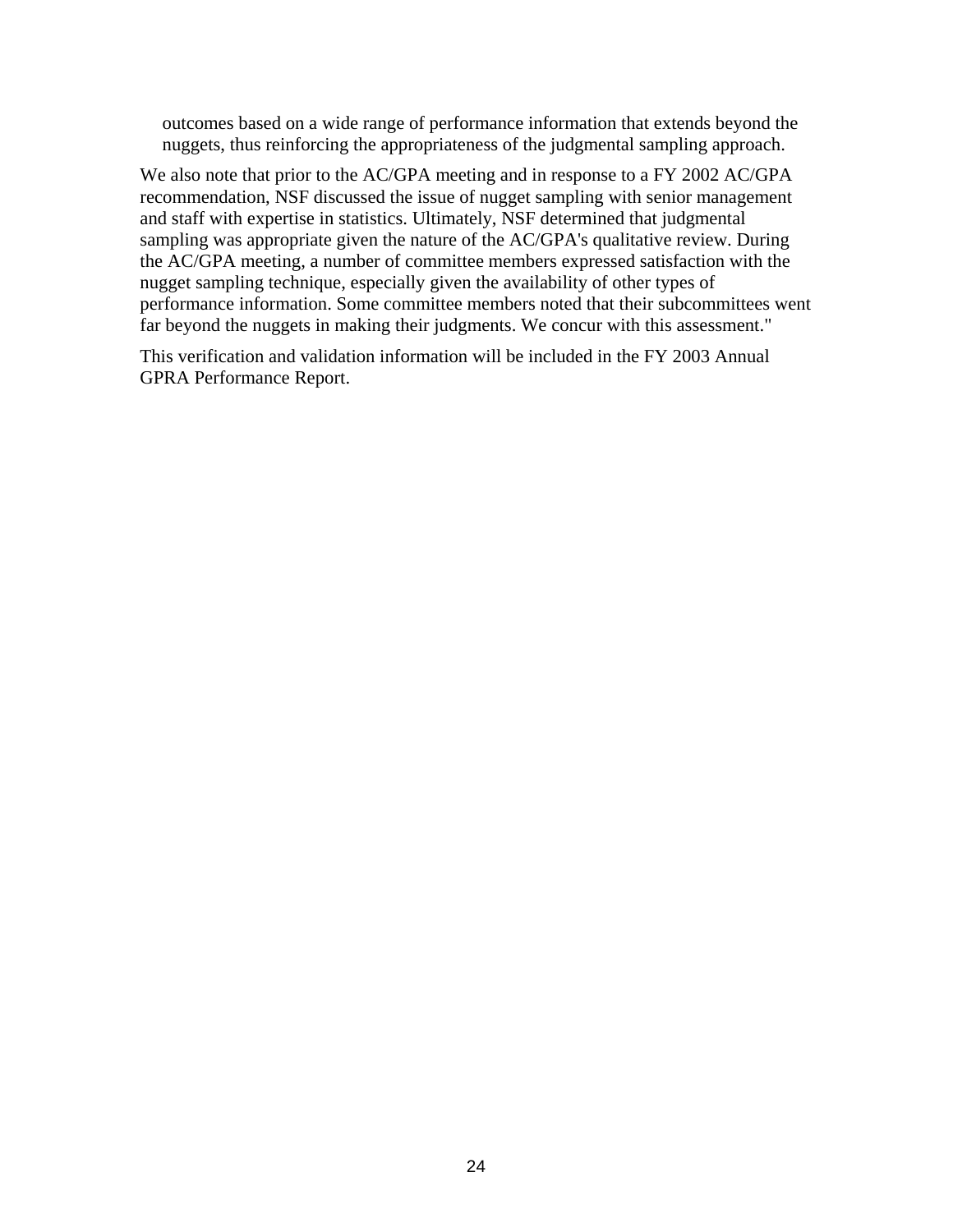# Attachment B: Fiscal Year 2001 COV Report Sample

For our review we judgmentally selected a sample of 11 of NSF's 18 COV reports issued in FY 2001. As shown in the following table, from these 11 reports we generally selected for review about one-half of the programs covered by each report for an in-depth review.

| <b>Directorate</b> | No. of<br><b>FY2001</b><br><b>COV</b><br>reports | No. of divisions/<br>clusters<br>reviewed in<br>each COV<br>report (Division<br>name) | No. of<br>programs<br>included<br>in COV<br>review | Number/names of<br>programs we<br>examined in depth                                                                                                                                                                                                                                                                                |
|--------------------|--------------------------------------------------|---------------------------------------------------------------------------------------|----------------------------------------------------|------------------------------------------------------------------------------------------------------------------------------------------------------------------------------------------------------------------------------------------------------------------------------------------------------------------------------------|
| <b>CISE</b>        | $\overline{2}$                                   | 1 - Advanced<br>Computational<br>Infrastructure &<br>Research                         | $\mathbf{1}$                                       | 1<br>-Advanced<br>Computational<br>Research                                                                                                                                                                                                                                                                                        |
|                    |                                                  | $7$ clusters $-$<br>Experimental<br>and<br>Infrastructure<br><b>Activities</b>        | 26                                                 | 9<br>-CISE<br>Instrumentation<br>-CISE Research<br>Infrastructure<br>-Digital Government<br>-Next Generation<br>Software<br>-Professional<br>Opportunities for<br>Women in Research<br>and Education<br>-Science $&$<br><b>Technology Centers</b><br>-Biocomplexity<br>-Nanoscale Science<br>and Engineering<br>-Info Tech Centers |
| <b>ENG</b>         | 3                                                | $1 - Civil &$<br>Mechanical<br><b>Systems</b>                                         | 6                                                  | 3<br>-Dynamic System<br>Modeling, Sensing,<br>and Control<br>-Geotechnical and<br><b>GeoHazard Systems</b><br>-Infrastructure<br><b>Systems Management</b>                                                                                                                                                                         |
|                    |                                                  | $1 - Design$ ,<br>Manufacturing,                                                      | $\overline{2}$                                     | $\overline{2}$<br>-Small Business                                                                                                                                                                                                                                                                                                  |